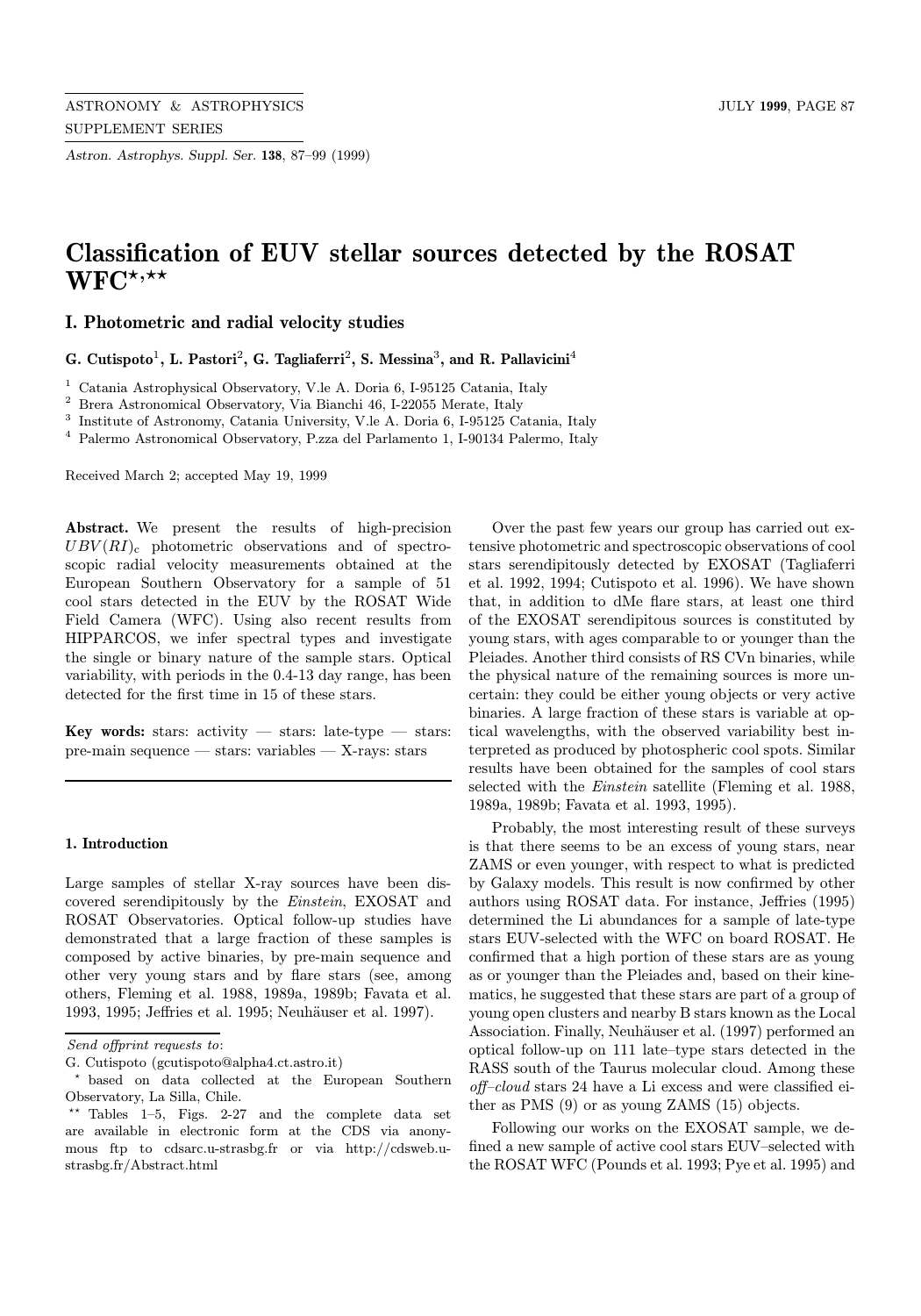performed spectroscopic (Li I 6708 Å,  $H\alpha$  and Ca II H&K lines) and photometric observations, using the CAT and 50 cm ESO telescopes in the South, the McMath telescope at Kitt Peak and the 80 cm APT telescope at Catania Observatory in the North.

In this paper we present a subset of these data, that include photometric observations and RV measurements for the stars in our sample that are observable from the southern hemisphere.

## 2. Data sample and observations

## 2.1. The sample

In order to test the findings on previous samples of X-ray selected stars, we selected a new large sample of active nearby late type stars. To this end we used the data from the EUV all-sky survey obtained with the Wide Field Camera (WFC) on board the ROSAT satellite. The WFC survey is dominated by active late type stars, that constitute more than one third of the full sample (Pounds et al. 1993; Pye et al. 1995). Given that the absorption by the interstellar medium is very efficient at EUV wavelengths, the WFC survey is mainly made of stars in the solar neighbourhood and/or very active. Thus, it is an ideal database to start with.

From the 479 sources listed in the 2RE WFC catalogue (Pye et al. 1995) we selected 190 stars of spectral type between F and K and with magnitude mainly in the  $5 < V < 10$  range. We concentrated on this range of magnitudes for two reasons. On the one side stars brighter than 5th magnitude are usually well studied and the relevant information on them can be found in the literature. On the other side stars weaker than 10th magnitude are too faint to be studied with the telescopes we used, in particular with respect to the high resolution spectroscopic observations. Nevertheless, we left in our sample few brighter (one in the sub-sample presented here) and weaker (two in this sub-sample) stars. Moreover, we used the information found in the literature, in particular using the SIMBAD database, to exclude all stars that are already well known and for which high resolution spectroscopy is already available (e.g. many of the most known and active RS CVn binaries that are in the WFC catalogue). At the end we obtained a list of 104 stars for which, when we started this project, we could not find detailed information in the literature with respect to at least one of the spectral lines we were interested in, i.e. Li 6708Å, H $\alpha$  and Ca II H&K lines. Among the selected stars, HD 71285 is present in Pounds et al. (1993) WFC-BSC catalogue but not in Pye et al. (1995) WFC-2RE catalogue. In fact the detection of HD 71285, although real, is just below the acceptance criteria for the 2RE. Finally, we note that 13 stars (i.e. HD 16699, HD 35114, HD 36869, HD 124672, HD 143937, HD 156498,

HD 195434, SAO 91772, SAO 111210, SAO 150508, SAO 150676, SAO 196024, SAO 234124) are listed in the 2RE but not in the BSC catalogue, due to an improved detection algorithm (see Pye et al. 1995). Among the 104 stars of our list 51 were suitable for observations in the southern hemisphere and were indeed observed with the 1.4m ESO CAT telescope in various observing runs. Photometric observations of 45 stars were obtained with the 50 cm ESO telescope, while for the remaining six stars of the sample we used the information obtained from either the HIPPARCOS output star catalogue or the literature.

## 2.2. Photometric observations

For all stars but six  $UBV(RI)_{c}$  multicolor photometry has been obtained and has been used to determine the physical parameters and the distance of the stars (see Sect. 3.4). In particular, the data presented in Table 1 were collected over the intervals 19 November - 03 December 1993 (N93), 24 November - 04 December 1994 (N94), 15-28 January 1995 (J95), 19 August - 03 September 1995 (A95) and 03-30 December 1996 (D96) at the European Southern Observatory (La Silla, Chile) by using the 50 cm ESO telescope equipped with a single channel photon-counting photometer, a thermoelectrically cooled Hamamatzu R-943/02 photomultiplier and standard ESO filters matching the  $UBV(RI)_{c}$  system. Table 1 also includes data for the two short period eclipsing binaries HD 9770 and HD 195434, already published by Cutispoto et al. (1997a) and those of a preliminary study of some of the stars in our sample presented by Cutispoto et al. (1995). Finally, as our list includes a few well-known active stars, we could also use magnitude and colors obtained with the same instrument by our group and already available in the literature. The typical accuracy of our absolute photometry, details are given in Cutispoto (1998), is of the order of 0.01 magnitudes. For the six stars we were unable to observe, the V data are from the HIPPARCOS output star catalogue or from the literature; their visual magnitudes are marked with "\*" in Table 1. Information on optical variability, that was detected for the first time in 15 stars of our sample, and is likely to be due to the presence of photospheric spots, is given in Table 2. There, together with the brightest magnitude  $(V<sub>m</sub>)$  and the light curve amplitude observed by us, we also give the brightest visual magnitude  $(V_{\text{min}})$  reported in the literature, in order to ascertain the presence of long-term variability. In the case of eclipsing binaries, the amplitude of the light curve refers to the out-of-eclipse data. A preliminary version of the photometric section of this paper was given by Cutispoto et al. (1998). The results presented here are based on a refined analysis of our photometric data.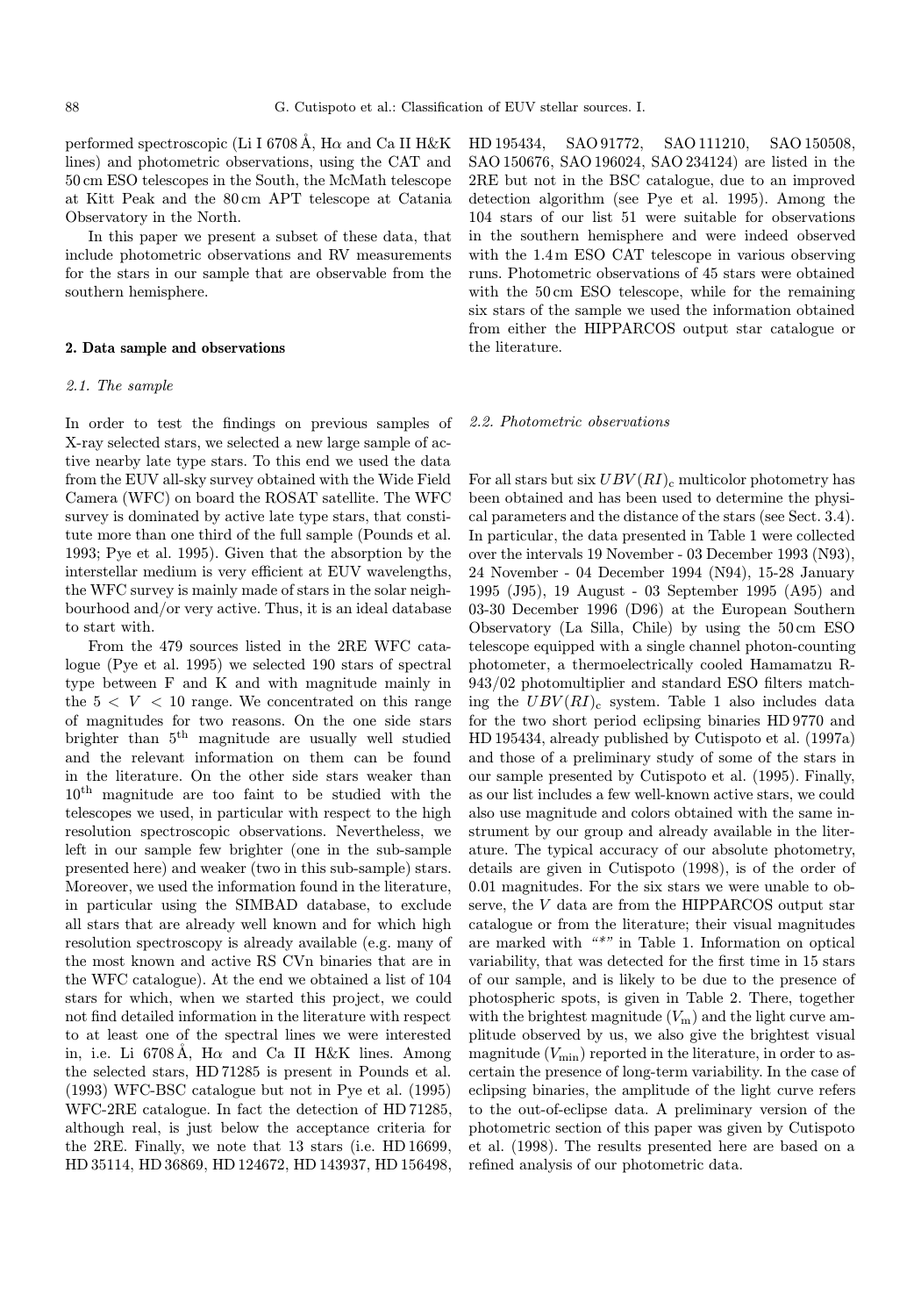Table 1. Star name, maximum luminosity and colors, epoch of observations, spectral type inferred from the colors, parallax measured by the HIPPARCOS satellite, photometric parallax

| Name                  | $\overline{V_{\rm m}}$ | $U-B$         | $B-V$      | $V-R$      | $\overline{V}-I$ | Epoch           | Spectral Type                    | d(H)      | $d(\text{ph})$ |
|-----------------------|------------------------|---------------|------------|------------|------------------|-----------------|----------------------------------|-----------|----------------|
| HD 2133               | 9.59                   | 0.07          | 0.57       | 0.32       | 0.61             | A95             | $F9V/IV + WD$                    | 140       | 142            |
| HD 6628               | 7.70                   | $0.36\,$      | $0.87\,$   | $0.50\,$   | 1.00             | N93             | $K1/2IV + F8V$                   | 132       | 134            |
| HD 8357               | 7.24                   | $0.38\,$      | $\rm 0.85$ | $0.50\,$   | 1.00             | P1              | $K1IV/V + G5/6V$                 | 45        | 46             |
| HD 8358               | $8.08\,$               | $0.13\,$      | 0.70       | 0.41       | 0.86             | P <sub>2</sub>  | $G5V + G5V$                      | 66        | 60             |
| HD 9770               | 7.11                   | $0.58\,$      | 0.92       | 0.54       | 1.07             | N94             | $K0/1V + K3V + K3/4V$            | 24        | 23             |
| HD 16699              | $7.34\,$               | $0.10\,$      | $\rm 0.61$ | $0.36\,$   | 0.68             | A95             | $F9V + K0:V$                     | 61        | $63\,$         |
| HD 18131              | $7.32\,$               | 0.74          | 0.98       | 0.52       | 0.97             | N93             | $K1IV + WD$                      | 105       | 96             |
| HD 24916              | $8.03\,$               | 1.03          | $1.13\,$   | 0.68       | 1.30             | N94             | $K4/5V + M2Ve$                   | 16        | 15             |
| HD 25457              | $5.34*$                | $0.00\,$      | 0.52       | 0.30       | 0.58             |                 | F6/7V                            | 19        | 22             |
| HD 32008              | $5.37*$                | $\rm 0.34$    | $0.80\,$   |            |                  |                 | $G7IV/III + WD$                  | 55        | $51\,$         |
| HD 33262              | $4.68*$                | $^{\circ}.03$ | $\rm 0.52$ | $\rm 0.31$ | 0.60             |                 | F7V                              | 12        | $16\,$         |
| HD 35114              | 7.34                   | $-.02$        | 0.49       | $\rm 0.29$ | 0.56             | A95             | F5/6V                            | 46        | $60\,$         |
| HD 36869              | $8.46\,$               | $0.13\,$      | 0.64       | $0.37\,$   | 0.70             | J95             | G3V                              | 35:       | $57\,$         |
| HD 37572              | 7.86                   | $0.41\,$      | 0.82       | $0.47\,$   | 0.88             | J95             | K <sub>0</sub> V                 | $24\,$    | $25\,$         |
| HD 41824              | $6.62\,$               | $0.26\,$      | 0.72       | 0.41       | 0.78             | J95             | $G5V + K7:V + G6V$               | 30        | $\sqrt{28}$    |
| HD 43162              | 6.37                   | $0.22\,$      | 0.70       | $\rm 0.39$ | 0.75             | J95             | G5/6V                            | 17        | $18\,$         |
| HD 43989              | 7.91                   | 0.05          | $0.57\,$   | 0.33       | 0.64             | N93             | F9V                              | 50        | $59\,$         |
| HD 45081              | $\,9.80\,$             | $0.90\,$      | $1.13\,$   | $\,0.68\,$ | $1.32\,$         | ${\rm J}95$     | $K5$ PMS $(?)$                   | 38        | ${>}33$        |
| HD 48189              | 6.14                   | $0.07\,$      | $\rm 0.61$ | $0.36\,$   | 0.70             | J95             | $G0V + K2/3V$                    | 22        | $26\,$         |
| HD 71285              | 7.83                   | 0.12          | $\rm 0.61$ | $\rm 0.34$ | 0.67             | J95             | $G1V + G3V$                      | 66        | $67\,$         |
| HD 75997              | 9.04                   | $0.37\,$      | 0.85       | 0.51       | 1.02             | D <sub>96</sub> | K0/1V                            | 31:       | 39             |
| HD 78644              | 8.27                   | 0.13          | $\,0.65\,$ | 0.38       | 0.73             | J95             | $\text{G3V}{}$ + $\text{M0:V}{}$ | $52\,$    | $51\,$         |
| HD 82159              | $8.66*$                |               | 0.91:      |            | 0.91:            |                 | $G9V + K4:V$                     | 47:       | 44             |
| HD 82558              | 7.80                   | 0.57          | 0.90       | $\rm 0.53$ | 1.02             | P <sub>4</sub>  | K2V                              | 18        | $19\,$         |
| HD 96064              | 7.57                   | $0.34\,$      | 0.76       | $0.41\,$   | 0.80             | J95             | G8V                              | 25        | $26\,$         |
| HD 118100             | $9.24*$                | 1.04          | $1.21\,$   | $0.73\,$   | 1.40             |                 | K6:V                             | 18        | $18\,$         |
| HD 124672             | $7.54\,$               | $-.04$        | $0.49\,$   | $0.29\,$   | 0.58             | A95             | $F5V + K4:V$                     | $72\,$    | 70             |
| HD 140637             | $\ \, 9.21$            | 0.68          | 1.02       | $0.60\,$   | $1.21\,$         | J95             | K3 PMS                           | 41        | ${>}31$        |
| HD 141943             | 7.87                   | 0.10          | 0.63       | $0.35\,$   | 0.69             | J95             | G <sub>2</sub> PM <sub>S</sub>   | ${>}50$   | $>\!\!46$      |
| HD 143937             | $8.61\,$               | 0.41          | $\rm 0.85$ | 0.51       | 0.98             | A95             | $G9V + MO:V + K7:V$              | $42\,$    | 41             |
| HD 156498             | 8.45                   | 0.19          | 0.70       | 0.44       | 0.84             | A95             | $G4V/IV + M0:V + G8:V$           | $83\,$    | 84             |
| HD 171488             | 7.44                   | 0.09          | 0.63       | $\rm 0.36$ | 0.70             | A95             | G2V                              | 37        | 37             |
| HD 195434             | 8.71                   | 0.47          | 0.87       | $\rm 0.53$ | 1.01             | A95             | $K2V + K6V + K2V$                | 44        | 44             |
| HD 197890             | $\boldsymbol{9.32}$    | 0.54          | $\rm 0.93$ | $0.56\,$   | 1.11             | $\rm P5$        | $K2/3$ PMS                       | 44        | $>\!\!36$      |
| HD 199143             | $7.26\,$               | $\rm 0.03$    | $\rm 0.53$ | $\rm 0.31$ | 0.62             | A95             | F7V                              | 48        | $51\,$         |
| HD 217411             | 9.57                   | 0.17          | 0.66       | 0.37       | 0.74             | A95             | $G4/5V + WD$                     | >48       | 87             |
| HD 222259             | $8.18\,$               | $0.27\,$      | 0.76       | 0.44       | 0.86             | N93             | $G5/6V + K4:V$                   | 46        | 44             |
| HD 223816             | 9.84                   | $-.09$        | 0.49       | 0.28       | 0.54             | A95             | $F5V + WD$                       | >33       | 200            |
| HD 291095             | 8.98                   | 0.57          | $\rm 0.93$ | 0.52       | 1.02             | N93             | $K3V/IV + G6V$                   | 43:       | 102            |
| BD-00 1712            | 9.34                   | 0.78          | 1.03       | 0.64       | 1.23             | J95             | $K3V + M0:V$                     | >24       | 36             |
| $BD+08$ 102           | 10.04                  | 0.37          | 0.86       | 0.48       | 0.97             | D <sub>96</sub> | $\mathrm{K2V}$ + WD              | >15       | $54\,$         |
| $\mathrm{BD}{+09}$ 73 | 10.43                  | 0.92          | 1.16       | 0.73       | 1.49             | D96             | $K5/6:V + M4:V + WD$             | 33        | 38:            |
| SAO 91772             | 8.44                   | 0.26          | 0.76       | $0.46\,$   | 0.93             | A95             | $G7/8V + M0:V$                   | 41        | 40             |
| SAO 111210            | 9.49                   | $\rm 0.25$    | $0.76\,$   | 0.45       | 0.88             | $\mathbf{D}96$  | $G6V + K3V$                      | >37       | $79\,$         |
| SAO 150508            | 9.62                   | 0.17          | 0.69       | 0.40       | 0.77             | D96             | G5/6V                            | 24:       | 80             |
| SAO 150676            | $8.97\,$               | $0.08\,$      | 0.62       | $\rm 0.36$ | 0.70             | $\mathbf{D}96$  | G2V (PMS ?)                      | >70       | $76\,$         |
| SAO 151224            | $\,9.26$               | $0.67\,$      | $1.04\,$   | $\rm 0.61$ | 1.17             | ${\it N93}$     | $K3V/IV + K1V/IV$                | $>\!\!59$ | 176            |
| SAO 196024            | $\boldsymbol{9.52}$    | $0.38\,$      | 0.83       | 0.49       | 0.96             | D96             | K <sub>0</sub> V                 | >37       | $53\,$         |
| SAO 234124            | $\boldsymbol{9.35}$    | 0.44          | 0.86       | 0.49       | 0.99             | $\mathbf{D}96$  | $K0V + M0V$                      | 50        | $51\,$         |
| SAO 243278            | $8.02*$                | $0.27\,$      | 0.73       |            |                  |                 | $G6V + K0:V$                     | 43        | 45             |

Epoch: (N93) = 19 Nov. - 03 Dec. 1993; (N94) = 24 Nov. - 04 Dec. 1994; (J95) = 15-28 Jan. 1995; (A95) = 19 Aug. - 03 Sep. 1995; (D96) = 03-30 Dec. 1996; (P1) = A&AS 89, 435; (P2) = A&AS 84, 397; (P3) = A&AS 115, 41; (P4) = A&AS 131, 321;  $(P5) = IBVS 4419.$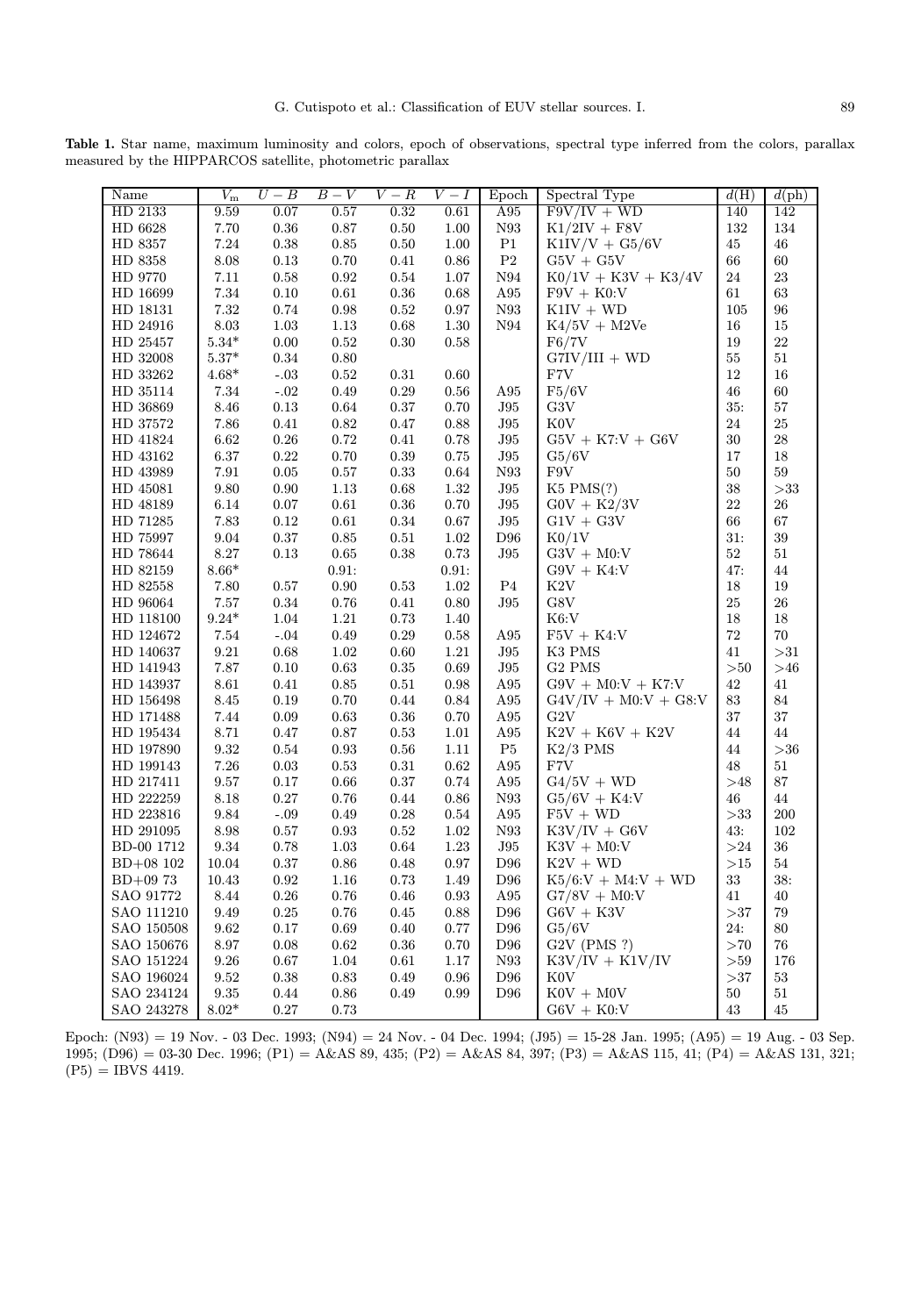Table 2. Star name, variable name, maximum luminosity reported in the literature  $(V_{\text{min}})$ , maximum luminosity  $(V_{\text{m}})$  and amplitude of variation  $(\Delta V)$  observed by us, photometric or orbital period measured by us or from the literature (the latter are marked with \*),  $v \sin i$  (km s<sup>-1</sup>) observed by us, EW of the Ca I 6717.7 Å (EW Ca I) measured by us (mÅ)

| Star name                 | Variable name | $V_{\rm min}$ | $\overline{V_\mathrm{m}}$ | $\Delta V$ | Period         | $v \sin i$                 | EW Ca I        |
|---------------------------|---------------|---------------|---------------------------|------------|----------------|----------------------------|----------------|
| HD 2133                   |               | 9.61          | 9.59                      | 0.03       |                | $24 \pm 3$                 | $132^e$        |
| HD 6628                   | $\rm CS~Cet$  | 7.68          | 7.70                      | 0.05       | ${>}13$        | $11 \pm 2$                 | 160            |
| HD 8357                   | AR Psc        | 7.24          | 7.24                      | 0.08       | 12.245         | $8 \pm 2$                  | 158            |
| HD 8358                   | BI Cet        | 8.08          | $8.20\,$                  | 0.09       | $0.515503*$    | $> 60^a$                   | $74 + 77$      |
| HD $9770^b$               | <b>BB</b> Scl | 7.09          | 7.11                      | 0.04       | 0.4765318      | $<$ 5                      | var            |
| HD 16699                  |               | $7.32^c$      | 7.34 <sup>c</sup>         | 0.02       |                | $11 \pm 3$                 | 133            |
| HD 18131                  |               | 7.32          | 7.32                      | $0.01\,$   |                | $<$ 5                      | 200            |
| HD $24916^b$              |               | 8.00          | 8.03                      | 0.01       |                | $9\,\pm\,2$                | 270            |
| HD 25457                  |               | 5.34          |                           |            |                | $17\,\pm\,2$               | $122^e\,$      |
| HD 32008                  |               | 5.37          |                           |            |                | $5\,\pm\,2$                | 132            |
| HD 33262                  |               | 4.68          |                           |            |                | $14\,\pm\,2$               | $103^e\,$      |
| HD 35114                  |               | 7.39          | 7.34                      | 0.04       | 0.690          | >60                        | $135^e\,$      |
| HD 36869                  |               | 8.46          | 8.46                      | 0.04       | 1.31           | $28 \pm 2$                 | $170^e$        |
| HD 37572                  | UY Pic        | $7.91\,$      | 7.86                      | 0.06       | $4.52\,$       | $9\,\pm\,2$                | $191^e$        |
| $HD 41824^b$              |               | 6.56          | 6.62                      | 0.04       | $\!3.3$        | $8 \pm 2$                  | $161\,$        |
| HD 43162                  |               | 6.37          | 6.37                      | 0.03       | $7.2\,$        | $6\,\pm\,2$                | $145^e$        |
| HD 43989                  | V1538 Ori     | 7.95          | 7.91                      | 0.08       | 1.15           | $47\,\pm\,3$               | $123^e$        |
| HD 45081                  | AO Men        | 9.84          | 9.80                      | 0.09       | 2.65           | $17\,\pm\,2$               | $280^e\,$      |
| HD $48189^b$              |               | 6.15          | 6.14                      | 0.05       | 2.60           | $14\,\pm\,2$               | 125            |
| HD 71285                  |               | 7.86          | 7.83                      | 0.04       | 1.35           | $31\,\pm\,2$               | 150            |
| HD 75997                  |               | $8.95\,$      | 9.04                      | 0.12       | 0.4085         | > 60                       |                |
| HD 78644                  |               | 8.22          | 8.27                      | 0.09       | 0.840          | $59\,\pm\,8$               | 170            |
| HD 82159                  |               | 8.66          |                           |            |                | $13\,\pm\,2$               | 208            |
| HD 82558                  | LQ Hya        | 7.77          | 7.80                      | 0.12       | 1.61           | $26\,\pm\,2$               | $237^e\,$      |
| HD 96064                  |               | 7.57          | 7.57                      | 0.04       | 6.9            | $7\pm2$                    | $165^e$        |
| HD 118100                 | EQ Vir        | $\ \, 9.24$   |                           |            |                | $13 \pm 2$                 | $315^e$        |
| HD 124672                 |               | 7.54          | 7.54                      | 0.08       | 0.646          | >60                        | 109            |
| HD 140637                 | KW Lup        | 9.27          | 9.21                      | 0.11       | 2.72           | $14 \pm 2$                 | $236^e$        |
| HD 141943                 |               | 7.87          | 7.87                      | $0.04\,$   | $2.20\,$       | $37 \pm 2$                 | $152^e$        |
| $HD$ 143937 $^{b}$        | V1044 Sco     | 8.58          | 8.61                      | 0.06       | 0.91           | $42\,\pm\,2$               | $150 + 90$     |
| HD 156498 <sup>b</sup>    | $V2369$ Oph   | 8.45          | 8.45                      | 0.07       | 0.655          | >60                        | 90             |
| HD 171488                 | V889 Her      | $7.39\,$      | 7.44                      | 0.04       | $1.338^{\ast}$ | $40 \pm 2$                 | $162^e$        |
| HD $195434^d$             | MR Del        | 8.72          | 8.71                      | 0.05       | 0.52175        | $8 \pm 2$                  | 88             |
| HD 197890                 | BO Mic        | 9.34          | 9.32                      | 0.10       | 0.380          | >60                        | 355            |
| HD 199143                 |               | 7.24          | 7.26                      | 0.03       |                | >60                        | $138^e\,$      |
| HD 217411                 |               | 9.72          | 9.57                      | $0.02\,$   |                | $6\pm 2$                   | 109            |
| HD $222259^b$             | DS Tuc        | 8.17          | 8.18                      | 0.03       | 1.54           | $17\,\pm\,2$               | 158            |
| HD 223816                 |               | 9.88          | 9.84                      | 0.02       |                | $29\,\pm\,2$               | $114^e\,$      |
| HD 291095                 | V1355 Ori     | 8.91          | 8.98                      | $0.37\,$   | $3.82\,$       | $47\,\pm\,7$               | 225            |
| $BD-00$ 1712 <sup>b</sup> |               | 9.34          | 9.34                      | 0.04       | $1.412*$       | $25 \pm 2$                 | $172 + 132$    |
| BD+08 102                 | BL Psc        | 10.05         | 10.04                     | 0.09       | 0.2937         | >60                        | 299            |
| $BD+0973$                 | BK Psc        | 10.41         | 10.43                     | 0.06       | 2.24           | $18\,\pm\,2$               | 283            |
| SAO 91772                 | LN Peg        | $8.40\,$      | 8.44                      | 0.07       | 1.820          | $26 \pm 2$                 | 184            |
| SAO 111210 <sup>b</sup>   |               |               |                           |            |                |                            |                |
|                           |               | 9.56          | 9.49                      | 0.07       | 0.5473         | $52\,\pm\,2$               | 124<br>$160^e$ |
| SAO 150508                |               | 9.59          | 9.62                      | $0.05\,$   | 1.90           | $20 \pm 2$<br>$28\,\pm\,2$ |                |
| SAO 150676                |               | $8.97\,$      | $8.97\,$                  | $0.05\,$   | 1.78           |                            | $146^e$        |
| SAO 151224 <sup>b</sup>   | HY CMa        | 9.14          | 9.26                      | 0.27       | 4.997          | $39 \pm 4$                 | $250 + 90$     |
| SAO 196024                |               | 9.63          | 9.52                      | 0.09       | 1.422          | $18 \pm 2$                 | $196^e$        |
| SAO 234124                | XZ Pic        | 9.30          | 9.35                      | 0.11       | 1.87           | $23\,\pm\,2$               | 214            |
| SAO 243278 <sup>b</sup>   |               | $8.02\,$      |                           |            | $0.82376*$     | $44\,\pm\,2$               | $130 + 100$    |

Notes: (a) both components have  $v \sin i > 60$ ; (b) the photometry refers to the whole system, the  $v \sin i$  only to the primary component; (c) SAO 232842 is included; (d) the photometry refers to the whole system, the v sin i only to the secondary component; (e) used for the Ca I 6717.7 Å vs.  $B - V$  calibration.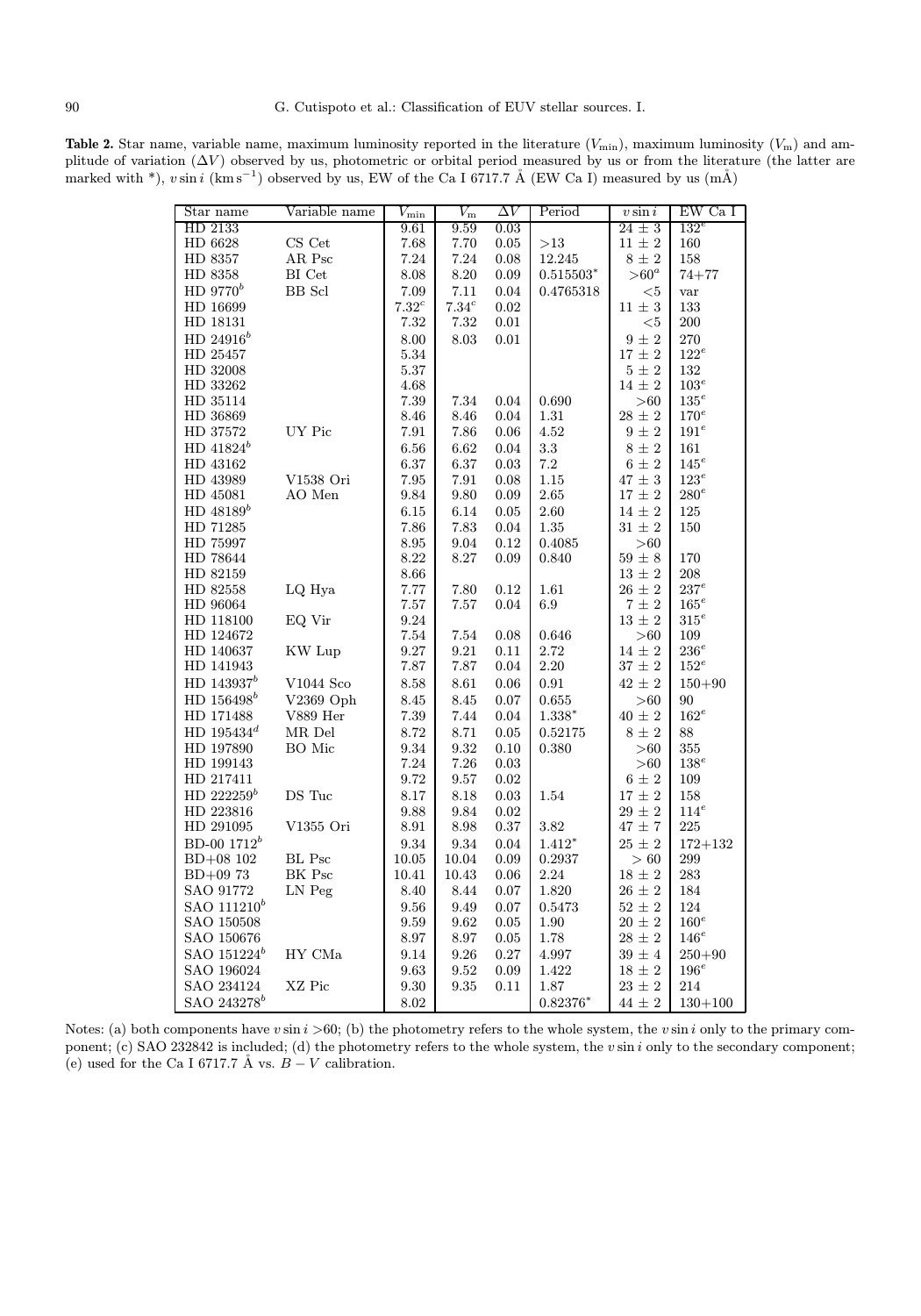#### 2.3. Spectroscopic observations

High resolution spectroscopy has been obtained at ESO (La Silla, Chile) during two different runs, 20-27 January and 24-30 August 1995, using the Coudé Echelle Spectrometer (CES) fed by the 1.4 m CAT Telescope. Coupling the CES with the Long Camera and a CCD detector, the set-up was fixed to a nominal resolving power of about 60 000 (H $\alpha$ ) and 65 000 (Li, Ca) for the January run and of about 110 000 (H $\alpha$ ) and 120 000 (Li, Ca) for the August run. In January we used a  $1024 \times 640$  pixel CCD, resulting in a scale 0.1 (red) and 0.06 (blue)  $\AA$ /pixel. In August a 2048 × 2048 pixel CCD was employed, resulting in a scale of 0.07 (red) and 0.04 (blue)  $\dot{A}/pixel$ . Almost all integrations have a typical signal-to-noise ratio greater than 150 − 200 and were made primarily in three wavelength regions centered at 6705Å, 6560Å, and 3935Å (see Table 3). The data reduction was performed by using the IRAF package. After bias subtraction, the spectra were flat-fielded by using the spectrum of a quartz lamp. A Th-Ar lamp was used for wavelength calibration.

#### 3. Results

#### 3.1. Optical variability and period determination

For the stars showing optical variability, we have determined their photometric periods by fitting sine waves to the V-band data and searching for the minimum  $\chi^2$ . See Cutispoto et al. (1995) for further details. In fact, one of the principal results of this study is the discovery of the photometric variability of the following 15 stars:

HD 35114, HD 36869, HD 41824, HD 43162, HD 48189, HD 71285, HD 75997, HD 78644, HD 96064, HD 124672, HD 141943, SAO 111210, SAO 150508, SAO 150676, SAO 196024.

#### 3.2. Radial velocities

The properties inferred from the strength and characteristics of the Li I (6708 Å), H $\alpha$  (6563 Å) and Ca II K (3933 Å) lines are discussed in full detail in Tagliaferri et al. (1999). Here we present the results of radial velocity (RV) determinations, that we use to ascertain the single or binary nature of the stars in our sample. The 6705 A region contains up to about 20 unblended lines of various strengths suitable for accurate radial velocities measurements as well as the  $3935\text{\AA}$  region. The 6560 Å region is half-filled by the  $H\alpha$  line but moderately strong, unblended metallic lines suitable for RV measurements are still available. The spectral regions, resolution and the wavelength of the lines are given in Tables 3 and 4. The individual lines used for the RV computation are listed in Table 4. The RV data reduction was performed by standard procedures within the

Table 3. Spectral region and resolution

| 20-27 January 1995          |            |                  |
|-----------------------------|------------|------------------|
| Spectral region $(\dot{A})$ | Resolution | Notes            |
| $6680 - 6730$               | 65000      | Li region        |
| $6530 - 6590$               | 60000      | $H\alpha$ region |
| $3920 - 3950$               | 65000      | Ca II region     |
|                             |            |                  |
| 24-30 August 1995           |            |                  |
| Spectral region $(\dot{A})$ | Resolution | <b>Notes</b>     |
| $6670 - 6745$               | 122000     | Li region        |
| $6525 - 6600$               | 110000     | $H\alpha$ region |

IRAF package, fitting, by Gaussian profiles, the strongest lines present in each spectrum. The resulting RVs from the individual lines have been averaged and heliocentric correction has been applied. The typical RV accuracy for sharp-lined stars for each line is of the order of  $\pm 1 \text{ km s}^{-1}$ . The final results are listed in Table 5.

### 3.3. Rotational velocities

We also computed the  $v \sin i$  values from the spectra in the 6705Å region by using the cross correlation task "FXCORR" of the IRAF package. The FWHM of the lines thus obtained can be used to estimate the  $v \sin i$ (Soderblom et al. 1989). We calibrated the method by using seven stars of known  $v \sin i$ . The cross correlation method gives reliable results in the  $5 - 60$  km s<sup>-1</sup> range. For values higher than 60 km s<sup>-1</sup> the Gaussian fit we used is no longer adequate and the rotational broadening of the lines represent a large fraction of the observed spectral range. For values smaller than 5  $\mathrm{km \, s^{-1}}$  the intrinsic lines width is larger than the rotational broadening. The error for high signal-to-noise spectra is of the order of  $\pm 2 \ \mathrm{km \, s}^{-1}$ . Further details on the method are given in Tagliaferri et al. (1999). The rotational data are given in Table 2.

## 3.4. Inferred spectral classification

As in the case of the EXOSAT and Einstein samples, for most of the observed stars the spectral classification is not well-defined. In order to infer or further constrain the spectral type and the luminosity class, we used our multicolour photometry, our estimate of RV and the intensity of the Ca I 6717.7 Å line from our high resolution spectra, while the distances were taken from the HIPPARCOS catalogue (Perryman et al. 1997). Color indices of active stars have to be taken prudently when used for spectral classification, as the presence of activity phenomena can modify them by an unknown amount. Cutispoto et al. (1996)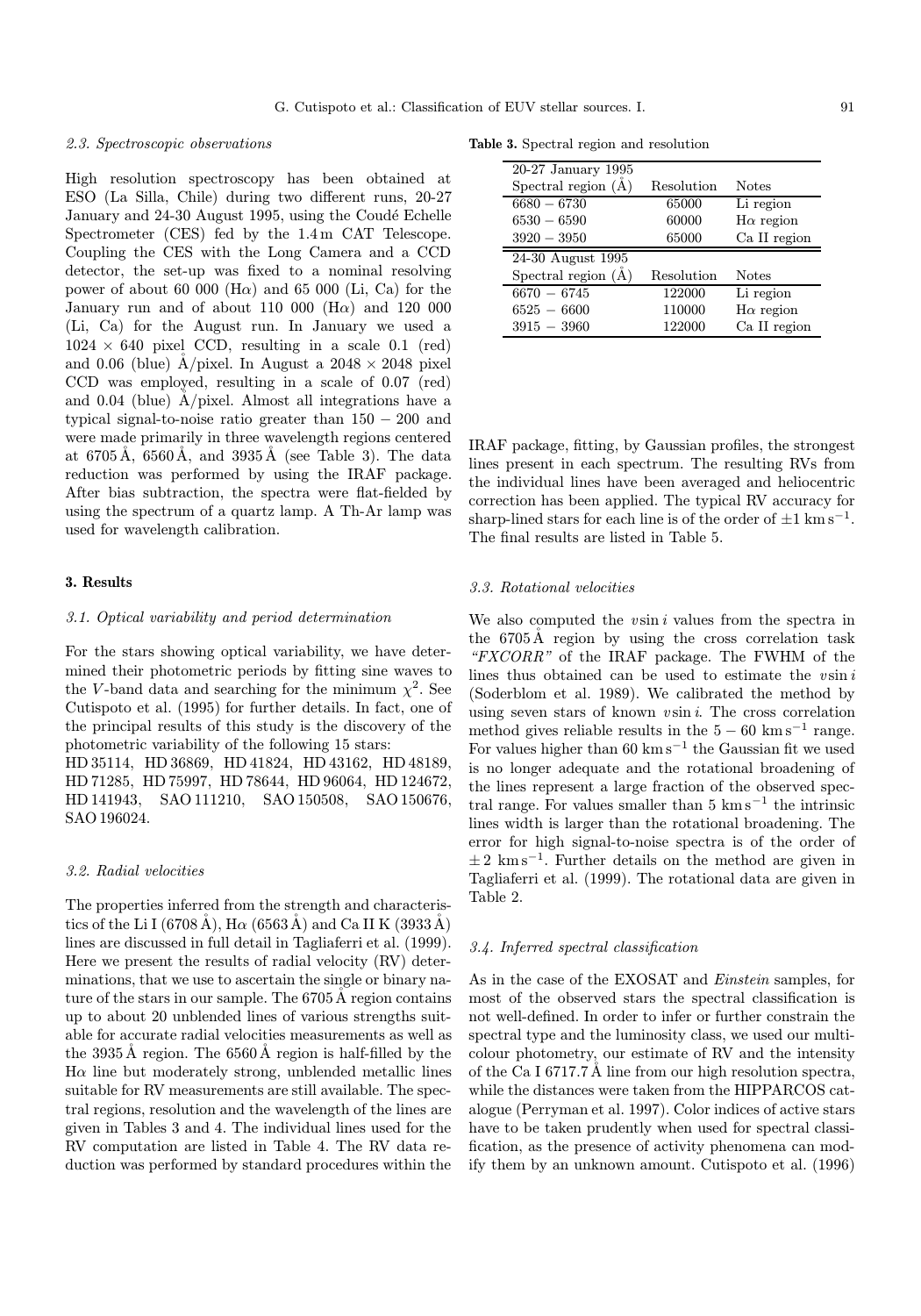Table 4. List of the lines used for RV computations

|         | Li region      |                    | $H\alpha$ region | Ca II region |                  |  |
|---------|----------------|--------------------|------------------|--------------|------------------|--|
| Element | $\lambda(\AA)$ | Element            | $\lambda$ (Å)    | Element      | $\lambda$ (Å)    |  |
| Fe I    | 6677.997       | FeI                | 6533.970         | CrI          | 3916.244         |  |
| Al I    | 6696.032       |                    | FeI+TiI 6546.252 | FeI          | 3916.737         |  |
| Fe Ip   | 6696.322       | TiI                | 6554.238         |              | FeI+CoI 3917.154 |  |
| Al I    | 6698.669       | SiI                | 6555.466         |              | FeI+FeI 3918.612 |  |
| Fe I    | 6699.136       | TiI                | 6556.077         |              | FeI+CrI 3919.119 |  |
| Fe I    | 6703.576       | FeI                | 6556.806         | FeI          | 3920.269         |  |
| Fe I    | 6705.105       | TiII               | 6559.576         | FeI          | 3922.923         |  |
| Li I    | 6707.815       | SiI                | 6560.555         | TiI          | 3924.533         |  |
| Fe I    | 6710.323       | $\mathrm{H}\alpha$ | 6562.808         | FeI          | 3925.209         |  |
| Fe I    | 6713.044       | CaI                | 6572.795         | FeI          | 3925.651         |  |
| Fe I    | 6713.745       | FeI                | 6574.254         |              | FeI+FeI 3925.988 |  |
| Fe I    | 6715.386       | FeI                | 6575.037         | FeI          | 3927.933         |  |
| Fe I    | 6716.252       | NiI                | 6580.233         | CrI          | 3928.644         |  |
| Ca I    | 6717.687       | FeI                | 6581.218         | TiI          | 3929.885         |  |
| Sun     | 6719.620       | SiI                | 6583.710         | FeI          | 3930.308         |  |
| Si I    | 6721.844       | NiI                | 6586.310         | CaIIK        | 3933.682         |  |
| Fe I    | 6725.364       | CI                 | 6587.622         | $\rm FeI$    | 3937.336         |  |
| Fe I    | 6726.673       | FeI                | 6591.326         | TiI          | 3938.018         |  |
| Fe I    | 6729.050       | NiI                | 6592.522         | MgI          | 3938.409         |  |
| Fe I    | 6732.068       | FeI                | 6592.926         | FeI          | 3940.041         |  |
| Fe I    | 6733.153       | FeI                | 6593.884         | FeI          | 3941.284         |  |
| Fe I    | 6737.978       | FeI                | 6597.571         | CrI          | 3941.496         |  |
| Fe I    | 6739.524       | NiI                | 6598.611         | FeI          | 3942.448         |  |
| Si I    | 6741.629       |                    |                  | MnI          | 3942.844         |  |
| Ti I    | 6743.127       |                    |                  | FeI          | 3943.182         |  |
| S I     | 6743.575       |                    |                  | FeI          | 3943.348         |  |
|         |                |                    |                  | AlI          | 3944.016         |  |
|         |                |                    |                  | FeI          | 3947.002         |  |
|         |                |                    |                  | FeI          | 3947.538         |  |
|         |                |                    |                  | TiI          | 3947.778         |  |
|         |                |                    |                  | FeI          | 3948.109         |  |
|         |                |                    |                  |              | TiI+FeI 3948.733 |  |
|         |                |                    |                  | FeI          | 3949.141         |  |
|         |                |                    |                  | FeI          | 3949.959         |  |
|         |                |                    |                  | FeI          | 3951.171         |  |



Fig. 1. Plot of the measured Ca I 6717.7 Å line EW  $(m\AA)$ against the  $B-V$  for a sample of 21 stars. The continuous line is the fit of the data

developed a method, hereafter referred to as Active Star Colors (ASC), to infer the spectral classification from the observed colors. The ASC method was improved taking into account the effects of stellar activity on the  $U - B$ index and considering the luminosity calibration of the HR diagram obtained by using the HIPPARCOS data (see Cutispoto 1998 and references therein for details). For stars later than K5 we used the luminosity calibration reported by Henry et al. (1998). The ASC method is better suitable for statistical purposes and for single stars. In the case of binary stars, two or more solutions can often reproduce the observed colors. However, if an accurate stars' distance measurement is available, it is possible to exclude most of the multiple solutions. Moreover, by using our spectra we can further constrain the allowed solutions. In particular, we used the Ca I 6717.7  $\AA$  line as a spectral classification indicator. We first calibrated the equivalent width (EW) values of the Ca I 6717.7Å line vs.  $B - V$ . For this calibration we used the stars in our sample that are either single or have a WD companion, which give a negligible contribution to the continuum in the spectral region around the Ca I 6717.7 Å line. Following these criteria, we selected 21 stars, 20 of which belonging to our sample plus HD 143937B  $(B - V = 1.30, EW(Ca) = 332,$ K7V). The latter star is the third component of the visual binary HD 143937, which is part of our sample. The measured Ca I  $6717.7\text{\AA}$  EW for the stars in our sample are reported in the last column of Table 2, where the value used for the EW vs.  $B - V$  calibration are marked with "e". A double value means that we have measured both EWs of the SB2 components. We obtained a very good correlation between the EW and the color index  $B - V$  (Fig. 1), being the scatter due either to errors in the measured EWs or to slight differences in metallicity among the stars. From the data in Fig. 1 we get the calibration:  $B - V = 0.00381 * EW(Ca) + 0.0577$  with a linear correlation coefficient  $r = 0.978$ . We estimated a statistical error of  $\pm 15$  mÅ for the EW values. The spectral classification is thus determined with an accuracy of  $\pm 2$  spectral subclasses. The use of the Ca I 6717.7Å line EW was particularly important for the classification of the binary stars, allowing us to discern, by choosing the one that better fit the combined EW, between different possible solutions for both the ASC method and the distance. We are confident that the spectral types reported in Table 1 are very reliable, with uncertainties of the order of few spectral subclasses.

## 4. Discussion of individual stars

We discuss now the results for the individual stars. Our classification work has greatly benefited from the data collected by the HIPPARCOS satellite and presented by Perryman et al. (1997). In particular, for all stars the trigonometric parallax was often a key parameter for choosing between possible spectral classifications.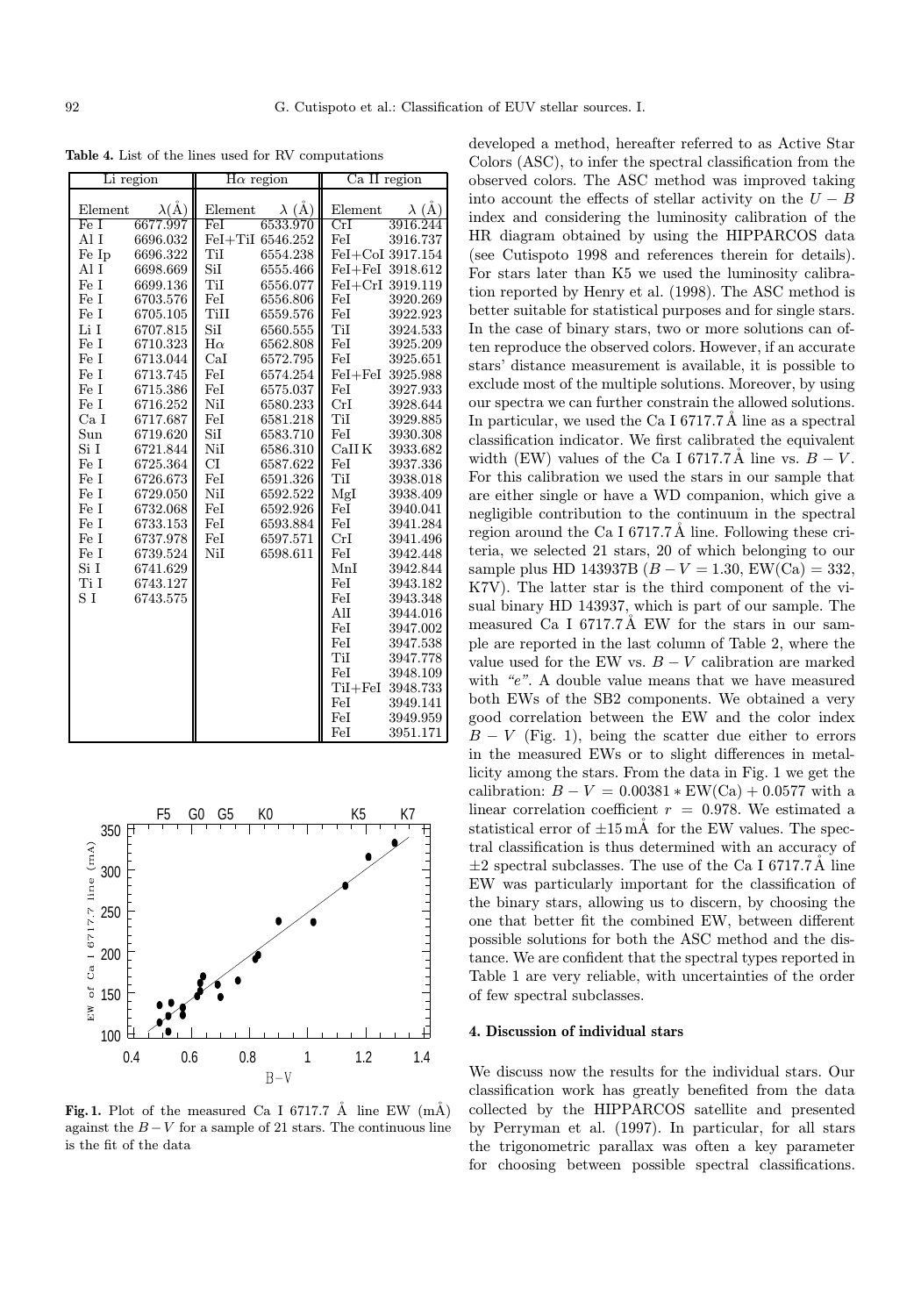Moreover, the magnitude difference between the components was very useful when studying visual binaries. Finally, the data from the variability annex to the HIPPARCOS catalogue (Perryman et al. 1997) were used for studying some of the variable stars.

- HD 2133: Burleigh et al. (1997) classified this binary system as  $F9V + WD$ . However, our colors and HIPPARCOS distance are better matched by assuming a slightly evolved primary star. The constant RV indicates that the primary component is single.
- $HD 6628 = CS Cet: the colors are better matched by a$ binary system, in agreement with the HIPPARCOS distance. We have indication of binary nature also from the RVs deduced by two high resolution spectra separated by three days. Only one system of lines is visible. The star is given as a suspected RS CVn by McGale et al. (1995). Optical variability was clearly detected, but the period appears to be longer than the observing window, in agreement with the  $v \sin i$  and the luminosity class IV classification of the primary component. A flare event was detected at  $HJD = 2449316.6145.$
- $HD 8357 = AR Psc: a well-known RS CVM-type variable,$ see Fekel (1996) and Cutispoto (1998) for the spectral classification. Our RV data are in agreement with the RV curve of Fekel (1996). We have no indication of SB2 nature.
- HD 8358 = BI Cet: a well-known RS CVn-type variable with similar components, both very fast rotators (Bopp et al. 1985). Due to the very high rotation rate the spectrum is difficult to interpret. However, we clearly detect the two Ca I 6717.7  $\AA$  lines.
- HD 9770 = BB Scl: a visual triple system. Components A and B are separated by 0.16 arcsec. Component C is 0.21 arcsec apart. Component B is also an eclipsing binary and is the most likely counterpart of the X-ray and EUV source (Cutispoto et al. 1997a). Due to its very fast rotation component B produces only clear depressions of the continuum in correspondence of the most prominent lines. The sharp lines that we see in our spectra are due to the single brighter A component. The spectral types of the A  $(K0/1 V)$  and B  $(K3V + K3/4V)$  components, reported in Table 1, are slightly revised with respect to the classification given in Cutispoto et al. (1997a).
- HD 16699: at this position the SIMBAD database lists three stars separated by about 1.5 and 8.7 arcsec, with spectral type F8IV/V, K and K5, respectively. The first two are components A and B of HD 16699, the third is SAO 232842. We obtained combined optical photometry for HD  $16699AB + SAO 232842$  and separate spectra for HD 16699 AB and SAO 232842. The spectral types that better reproduce the observed colors, the distance and the  $\Delta V = 0.57$  magnitude difference between HD 16699AB and SAO 232842

reported by HIPPARCOS are F9V + K0:V and G1/2V for HD 16699AB and SAO 232842, respectively. In the spectrum of HD 16699 AB we clearly see a system of sharp lines that we attribute to component A, with a superimposed broader system of lines that we attributed to component B. Constant RV indicates that HD 16699AB is not a close binary. Also the RV of SAO 232842, for which we also measured a vsin i of  $21 \pm 2$  km s<sup>-1</sup>, is constant. The colors of HD 16699AB are also consistent with the classification  $G2/3V + G2/3V$ , that implies a distance of 62 pc. However, this is not consistent with the spectral signatures.

- HD 18131: Burleigh et al. (1997) and Vennes et al. (1998) classified this binary system as  $K0IV + WD$ , in good agreement with our results. However, the K star does not have indication of strong activity (see also Osten & Saar 1998). Therefore, the X-ray and EUV emission is most likely to be due to the WD. The RV measurements indicate that the system is not a close binary. The photometric distance results within the 92 − 120 pc range measured by HIPPARCOS.
- HD 24916: a visual binary whose components are separated by 11.1 arcsec. The inferred spectral types are those that better fit the colors, the distance and the magnitude difference  $(\Delta V \sim 3.2)$  between the two components. The K4/5V star shows no indications of activity, therefore the X-ray and EUV emissions are assigned to the active M2Ve stars (see also Hodgkin & Pye 1994). The RV and  $v \sin i$  data refer to the K4/5V component.
- HD 25457: a high proper motion star. The colors (Bessel 1990) and the HIPPARCOS distance better agrees with an F5/6V spectral classification. Our RV measurements seem to give a constant value and also the CORAVEL data (Duquennoy & Mayor 1991) were not able to ascertain clear variability.
- HD 32008: a binary system including a WD. Landsman et al. (1993) and Vennes et al. (1998) classified the primary as a K0IV and a G5IV star, respectively. However, both the colors reported in the literature and the HIPPARCOS distance are in better agreement with a G7IV/III classification. The primary star does not show indications of activity, therefore, the X-ray and EUV emissions are most likely to be due to the WD companion (see also Barstow et al. 1994). The RV data indicate that this system is not a close binary.
- HD 33262: can be classified as an F7V star from the observed colors (Bessel 1990). The photometric distance is not in full agreement with the HIPPARCOS data. A metallicity value  $[Fe/H] = -0.23$  was obtained by Cayrel de Strobel et al. (1992).
- HD 35114: a very fast rotator for which we detected optical variability (Fig. 2). The period search analysis gives four possible values (i.e.  $2.26 \pm 0.04$ ,  $1.80 \pm 0.02$ ,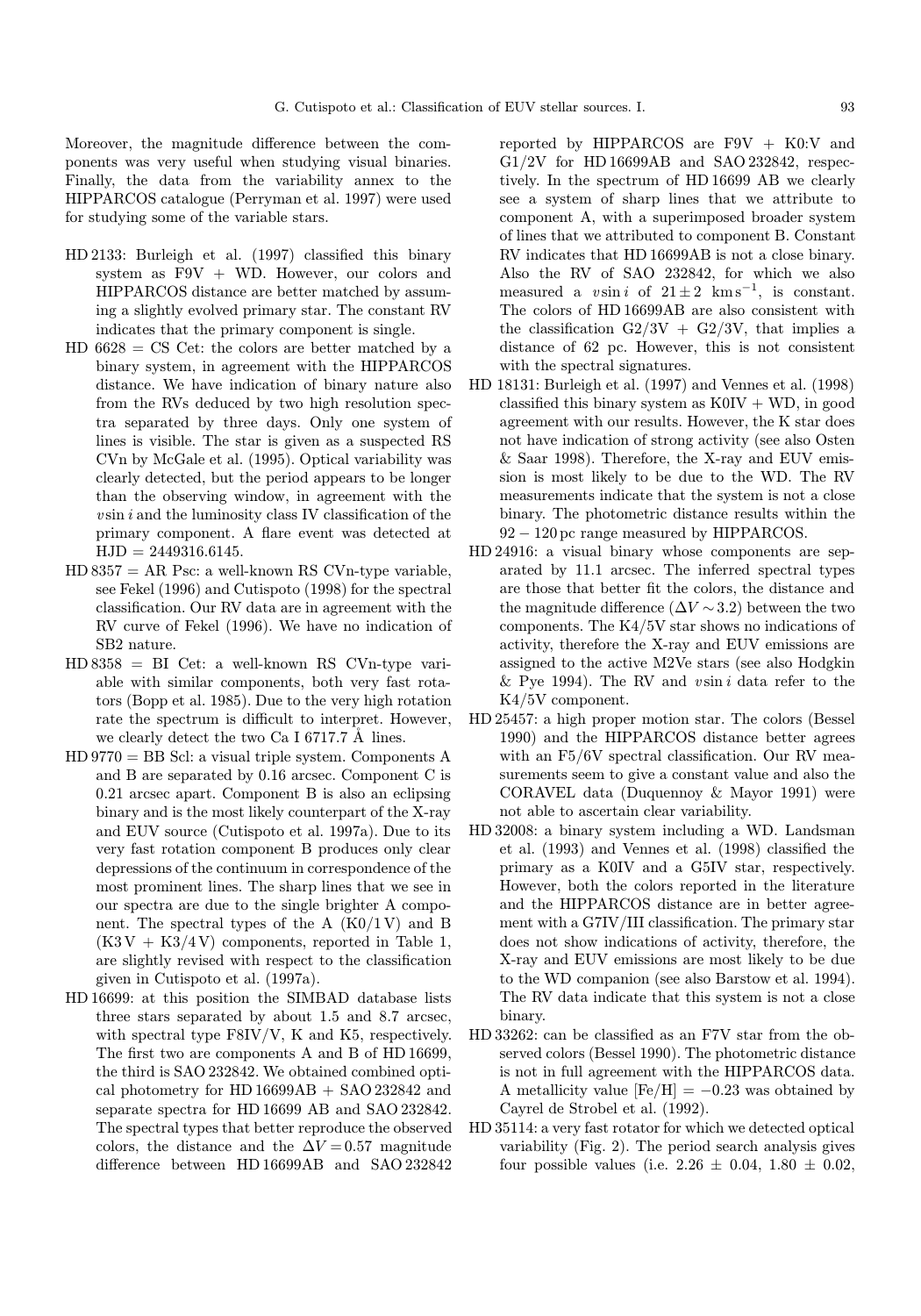$1.375 \pm 0.015$  and  $0.690 \pm 0.004$  days). However, due to the very high  $v \sin i$  only the shortest of them yields a steller radius that is compatible with the inferred spectral type. The photometric distance is somewhat larger than the value measured by HIPPARCOS.

- HD 36869: we discovered optical variability (Fig. 3) with a period of  $1.31 \pm 0.01$  days. The trigonometric parallax is from the Tycho catalogue. The distance, computed from the listed error, results in the  $28 - 46$  pc range.
- HD 37572 = UY Pic: optical variability with a 4.52 day photometric period was reported in the SAAO Annual Report (1993) and is confirmed by us (Fig. 4). Soderblom et al. (1998) classified this star as ZAMS or younger. They obtained a vsin i and an RV that are both consistent with our values. HD 37572 is also a visual binary. The secondary component, SAO 217429, that lies about 18.3 arcsec apart, is not included in the photometry. From the magnitude difference measured by HIPPARCOS  $(\Delta V \sim 1.9)$  we infer a K6:V spectral type for SAO 217429.
- HD 41824: a close visual binary, with an angular separation of about 2.59 arcsec (Horch et al. 1997), whose primary component is a spectroscopic binary (Andersen et al. 1985), as confirmed by our RV measurements. We computed the spectral type of both the spectroscopic companion (K7:V) and the visual companion (G6V). The solution listed in Table 1 is the one that better fits simultaneously the distance and the magnitude difference  $(\Delta V \sim 0.36)$  measured by HIPPARCOS, the observed colors and the spectral signatures. Our photometric observations (Fig. 5) also revealed low amplitude optical variability with a period of  $3.3 \pm 0.1$  days.
- HD 43162: low amplitude optical variability with a period of  $7.2 \pm 0.2$  days was detected by us (Fig. 6). Our RV measurements are in good agreement with those of Beavers & Eitter (1986) and Andersen et al. (1985) and indicate, within the errors, that the star is indeed single.
- HD 43989 = V1538 Ori: a variable star discovered by Cutispoto et al. (1995) that computed a photometric period of 3.63 days. However, such a period would imply a minimum radius of the order of  $3.4 R_{\odot}$ , that is not consistent with the luminosity class V ensured by the HIPPARCOS distance. Hence, we performed a new period search and found that a period of  $1.15 \pm 0.01$  days fits equally well (Fig. 7) the data collected by Cutispoto et al. (1995). This shorter period yields a minimum radius that is consistent with an F9V star seen at an inclination of about 75 degrees. Our RV data show that the star is single. Osten & Saar (1998) inferred the two possible spectral classifications  $G0IV + G0IV$  and  $G0IV$ , however, from the above results, none of them can be accepted.
- HD 45081 = AO Men: was detected as un unsolved variable (i.e. a variable whose period has not

been determined) by the HIPPARCOS satellite. Our observations (Fig. 8) are consistent with a  $2.65 \pm 0.04$ day period. The photometric distance is smaller than the trigonometric one. This could be due to the fact that the star is probably a PMS object, as indicated by the inferred  $0.9 R_{\odot}$  minimum radius. In fact, a K5 V star should have a radius of the order of  $0.68 R_{\odot}$ . Actually, the period search analysis gives also a less significative peak corresponding to a photometric period of  $0.722 \pm 0.003$  days. However, by using this shorter period the inclination would result in 21 degrees, a value that seems too small to account for the rather large amplitude of the light curve we observed.

- HD 48189: a visual binary, whose components are separated by 0.76 arcsec, that are listed as a young, possibly PMS, star by Sterzik & Schmitt (1997). Schachter et al. (1996) and Jeffries & Jewell (1993) report the spectral types  $G0V + G8V$  and  $G0V + K3V$ , respectively. Our classification is in very good agreement with the latter and also fits the magnitude difference between the two components  $(\Delta V \sim 2.3)$  measured by HIPPARCOS. We note that our data are not consistent with a PMS classification, as also noted by Micela et al. (1997). Both Andersen et al. (1985) and our RV data confirm that the primary G0V component is single. However, there is a difference between the mean values of the two RV data sets, that we think is due to the long-term effect due to the distant K2/3V secondary component. Finally, low amplitude light variability (Fig. 9) with a period of  $2.60 \pm 0.04$ days was detected.
- HD 71285: has an high rotation rate and is an SB system, as shown by our RV measurement. From the colors and the HIPPARCOS distance we infer a  $G1V + G3V$ classification. Optical variability (Fig. 10) with a period of  $1.35 \pm 0.01$  days was discovered. Although the period search analysis gives also periods of 1.83 and 3.65 days, these longer values are non consistent with a dwarf classification and, hence, with the distance.
- HD 75997: has a very fast rotation rate, as confirmed also by our photometric data (Fig. 11) that revealed optical variability with a period of  $0.4085 \pm 0.0011$  days. The trigonometric parallax from HIPPARCOS has a large error, falling in the  $22 - 55$  pc range.
- HD 78644: is an SB1 system, as revealed by our RV measurements, and has a very high rotation rate. Optical variability (Fig. 12) with a photometric period of  $0.840 \pm 0.004$  days was discovered. The inclination angle results of the order of 82 degrees and, in fact, the photometric data suggest the presence of an eclipse. Actually, the period search analysis gives also the photometric period of  $0.551 \pm 0.002$  days, but such shorter period would led to an inclination of about 40 degrees, making quite difficult to explain the shape of the light curve.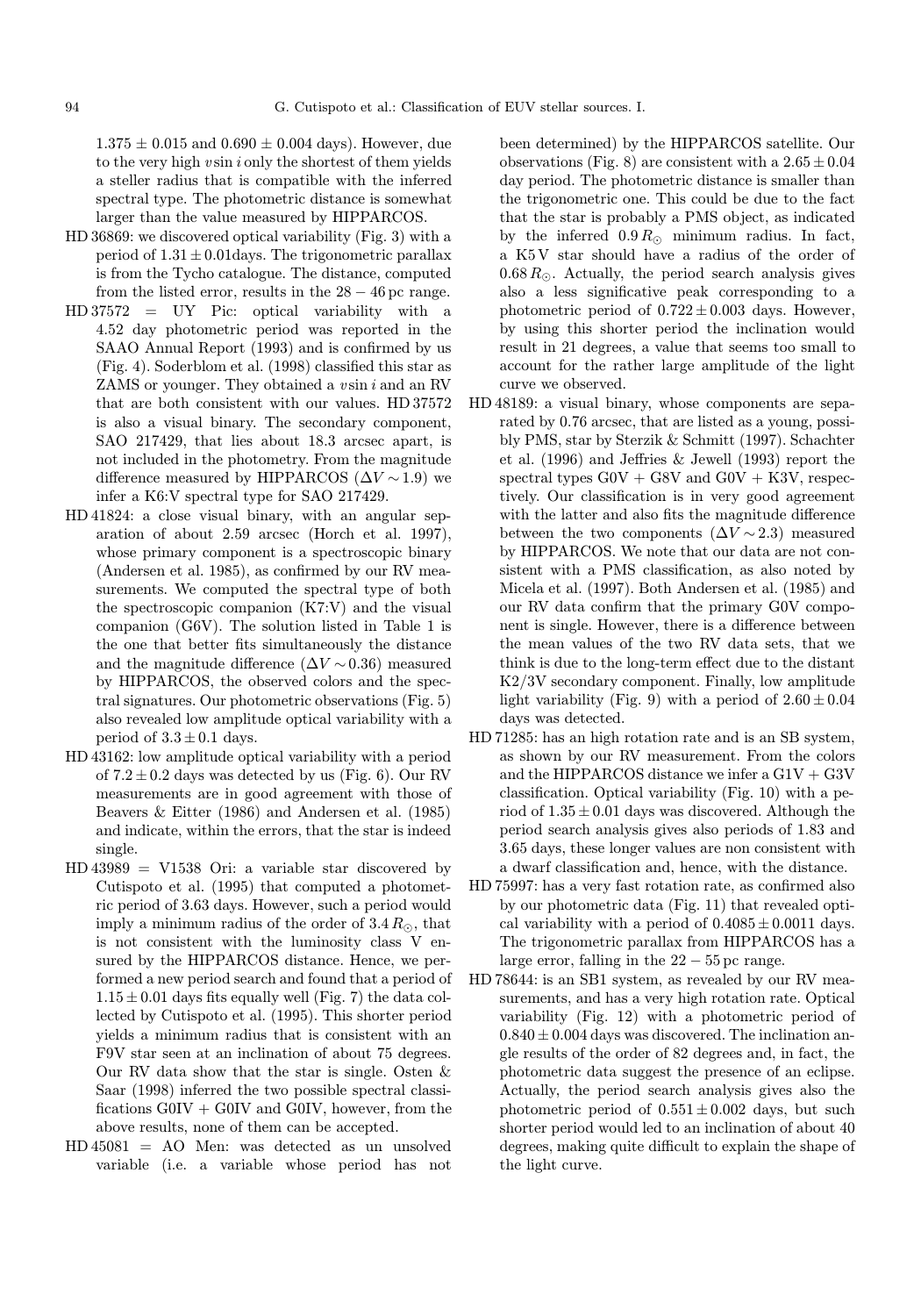- HD 82159: is a fast rotator and, as inferred by our RV measurements, is an SB1 system. The HIPPARCOS distance has a quite large error, falling into the 37 − 65 pc range. We have not performed photometric observations of this star, however, from the spectral characteristics and the  $B - V$  from the literature we infer a  $G9V + K4:V$  classification. There is a second star, SAO 98614 ( $V = 8.67$ ), at about 13.9 arcsec, that has a vsin i of 6 km s<sup>-1</sup>. For this star we infer a K0:V spectral type. The resulting distance of 36 pc is in good agreement with the HIPPARCOS value, that falls into the  $29 - 49$  pc range.
- $HD 82558 = LQ Hya: a well-known very active rapidly ro$ tating single star that has been classified as a very young star just arrived on the ZAMS, or even as a PMS object (see Cutispoto 1998 and references therein).
- HD 96064: a high proper-motion star that is also a triple visual system. Components B and C, which are 0.4 arcsec apart, lay 11.5 arcsec aside component A. We observed component A, which is an active G8V star showing low amplitude optical variability with a period of  $6.9 \pm 0.3$  days (Fig. 13). Components B (K9:V) and C (K7:V) constitute a very close pair of late type stars, whose spectral types were inferred from the magnitude difference with respect to component A reported by HIPPARCOS.
- $HD 118100 = EQ Vir: a well-known flare star.$
- HD 124672: we find it to be a short period variable star with a photometric period of  $0.646 \pm 0.003$  days (Fig. 14). The best fit of the colors is obtained by assuming an  $F5V + K4:V$  system, however, the spectral lines are too broad to give any further indication on the secondary component, whose spectral type is very uncertain.
- $HD 140637 = KW$  Lup: a WTTS star and also a visual binary with a separation of 0.67 arcsec and a very faint companion (Brandner et al. 1996). It was classified as a 11 Myr star with a mass of  $1 M_{\odot}$  by Neuhäuser & Brandner (1998). Our photometry confirms the PMS nature of this object. In fact, the colors are not consistent with any class V star with a  $B - V$  close to the value expected for a K3V and a  $V-I$  similar to the value expected for a K5V. Moreover, if we assume a main sequence star the distance would be smaller than the value reported by HIPPARCOS. HD 140637 is listed as a semi-regular variable with an amplitude of about 0.16 magnitudes in the HIPPARCOS variability annex. Our observations (Fig. 15) are consistent with a  $2.72 \pm 0.05$  day period. The RV is constant in three spectra taken in consecutive nights. This indicates that HD 140637 is effectively single, the effects due to the optical companion being not detectable over a three night interval.
- HD 141943: two photometric periods are possible. The shorter one  $(1.30 \pm 0.01$  days) implies a luminosity

class V classification and a distance of 46 pc. The longer one  $(2.20 \pm 0.03$  days, see Fig. 16) yields a larger radius, adequate for a PMS or an evolved object. Although further photometric observations are needed to ascertain the true rotational period we regard this star as a PMS, due to its high rotational rate and to the high Li abundance inferred by Tagliaferri et al. (1999).

- $HD 143937 = V1044$  Sco: a visual binary with an angular separation of 10.25 arcsec. We find that the brighter A component is an SB2 and Cutispoto (1999) discovered that it is also an eclipsing binary with an orbital period of about 0.91 days. Our photometric observations (Fig. 17) included both components of the visual binary. The fainter B component has a  $v \sin i$  of  $12 \pm 3$  km s<sup>-1</sup>. The best fit of the observed colors, spectral characteristics and distance is obtained by assuming the eclipsing binary as a  $G9V +$ M0:V system and component B as a K7:V star. This is also in agreement with the  $\Delta V \approx 2.8$  magnitude difference between A and B components measured by HIPPARCOS. The data reported in Tables 1 and 2 refer to the out-of-eclipse light curve. The star is also reported as an unsolved variable in the HIPPARCOS variability annex.
- HD  $156498 = V2369$  Oph: a close visual pair  $(\rho = 0.31$  arcsec,  $\Delta V \simeq 1.4$ ) whose primary component is an SB1 binary (Jeffries et al. 1995), as also confirmed by our spectra. The spectral classification that is reported in Table 1 is the only one that reproduce the observed colors, the HIPPARCOS distance and the magnitude difference between the components. HD 156498 is listed in the HIPPARCOS variability annex as an unsolved variable with an amplitude of 0.08 magnitudes. Our observations (Fig. 18) show that the optical variability is consistent with the 0.655-day orbital period given by Jeffries et al. (1995). The G8:V B component has a vsin i of only  $8 \pm 2$  km s<sup>-1</sup>.
- $HD 171488 = V889$  Her: was discovered to be a short period variable by Henry et al. (1995), who reported a photometric period of 1.338 days and an amplitude of about  $0.1$  magnitudes in the  $V$ -band. For this star we only get few and sparse photometric data. However, the colors and the spectral signatures are consistent with a G2V classification, that results in very good agreement with both the distance measured by HIPPARCOS and the classification inferred by Osten & Saar (1998). The RV is constant, in agreement with the results of Fekel (1997). From the strength of the Li line Mullis & Bopp (1994) estimated for HD 171488 an age similar to or younger than the Pleiades.
- HD 195434 = MR Del: a visual binary ( $\rho = 1.80$  arcsec,  $\Delta V \simeq 0.28$ ) whose primary component (K2V + K6V) is an eclipsing binary with an orbital period of 0.52175 days, as first observed by Cutispoto et al. (1997a). It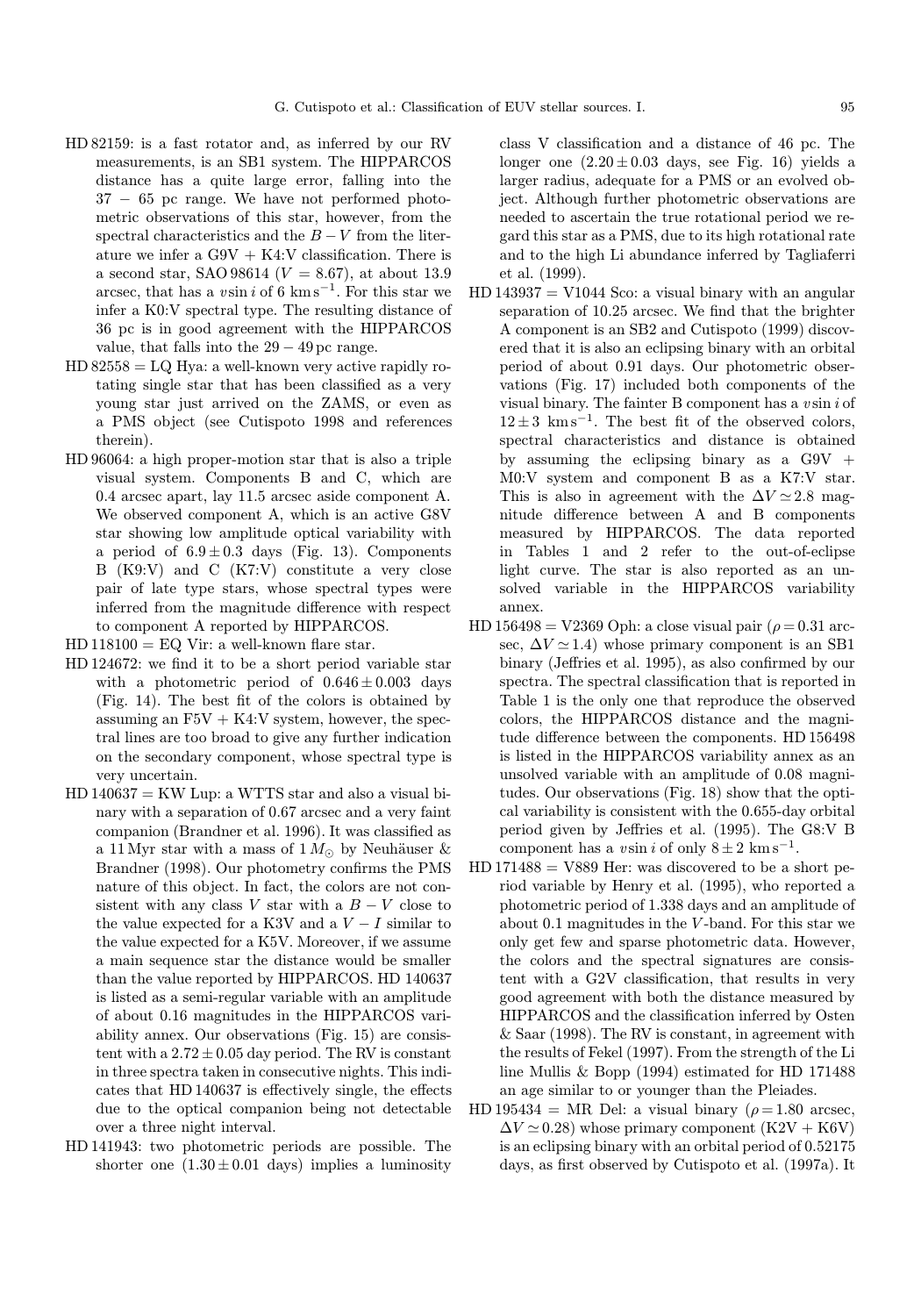is a high proper-motion very old star which is still very active because of its tidally locked high rotation rate. For a detailed study see Cutispoto et al. (1997a). Here we note that there is a typo in the spectral classification given in Table 1 of the above-mentioned paper. The correct classification is the one reported in Table 2 of the present paper. The star is also present in the HIPPARCOS variability annex, where a period of 0.521690 days is listed.

- HD 197890 = BO Mic: with a photometric period of 0.380 days (see Cutispoto et al. 1997b and references therein) it is the most rapidly rotating nearby single late-type star known to date. The spectral classification from the colors is quite difficult, probably owing to the very high level of activity and/or to the fact that probably HD 197890 has not arrived on the MS, yet. From the vsin  $i = 170$  km s<sup>-1</sup> computed by Anders et al. (1993) and the photometric period, Cutispoto et al. (1997b) inferred a minimun radius in the 1.13 – 1.43  $R_{\odot}$  range, thus supporting the hypothesis that HD 197890 is a PMS star, as also confirmed by the now available HIPPARCOS distance. The photometric period reported in the HIPPARCOS variability annex is in full agreement with the value given by Cutispoto et al. (1997b). The equivalent width of the Ca I 6717.7  $\AA$  line suggests a spectral type K5, later than the K2/3 proposed by the photometry. However, the noise of the spectra and the very high  $v \sin i$  of the star make the measurement of the Ca I line very difficult and hence the EW of the line is probably overestimated.
- HD 199143: the classification from the observed colors and the spectral signatures result in good agreement with the distance measured by HIPPARCOS. Very low amplitude optical variability is possible.
- HD 217411: has a WD companion as reported by Barstow et al. (1994) and by Vennes et al. (1998). The primary component shows only moderate signs of activity. It is a slow rotator (see also Fekel 1997), has no Ca II emission and shows only a partially filled  $H\alpha$  line (Mullis & Bopp 1994). We do not see indications of RV variability, in agreement with Fekel (1997), hence the system is a wide binary. However, it should be noted that for this star we observe an anomalous strength of the Ca I 6717.7  $\AA$  line, that would be consistent with being the primary component of HD 217411 a G2/3V + K4V system. On the other hand this circumstance appears in contrast with the RV measurements.
- HD 222259 = DS Tuc: is a close visual binary ( $\rho = 5.3$  arcsec,  $\Delta V \sim 1.3$ ) that is reported as an unsolved variable with an amplitude of 0.12 magnitudes in the HIPPARCOS variability annex. Our photometry, in which the two components were observed together, shows a much smaller amplitude light curve (Fig. 19) with a period of  $1.54 \pm 0.02$  days. This system was also studied by Soderblom et al. (1998).
- HD 223816: was classified as a  $GOV + WD$  system by Barstow et al. (1994). Our colors agree best with those of an F5V star. This earlier classification for the primary component implies for the WD a temperature lower than the value computed by Barstow et al. (1994). Similarly to our results, also Vennes et al. (1998) observed a constant RV on short timescale. The difference among the two data sets could be due to the long-term variability caused by the presence of the WD. Finally, Craig et al. (1997) classified the WD as metal-rich and the primary component as F5IV. However, we note that the latter classification gives a worse fit of the observed color than the F5V one. The best fit of the colors by assuming a class IV star, still somewhat worse than the fit with the F5V, is obtained by a F6/7 IV, whose distance results in 195 pc.
- $HD 291095 = V1355$  ori: was found to be a variable star by Cutispoto et al. (1995), who computed a photometric period of 3.82 days and inferred, from the observed colors, the two possible spectral classifications  $K2/3$  V and  $K2$  IV + G2 V. More recently, this star was studied by Osten & Saar (1998) who rule out the dwarf classification. Given the  $23 - 133$  pc distance range measured by HIPPARCOS, we revise the spectral types listed by Cutispoto et al. (1995) to K1 V/IV  $(d = 88 \text{ pc})$  and K2 V/IV + G8 V  $(d = 100 \text{ pc})$ , respectively. However, we note that also the combination K3 V/IV + G6 V ( $d = 102$  pc) fits the observed colors. The RV measurements indicate that the star is indeed a binary, thus, we prefer the latter spectral classification because it better agrees with the minimum radius inferred for the primary component.
- BD-00 1712: is an SB2 with an orbital period of 1.4 days (Jeffries et al. 1995). Optical variability with a photometric period of 1.412 days is reported by Robb  $\&$ Gladders (1996). For this star we only got few and sparse photometric data. However, the colors and the spectral signatures are in agreement with a  $K3V +$ M0:V classification. Ca II K and  $H\alpha$  emission lines have been detected by Jeffries et al. (1995).
- $BD+08102 = BL$  Psc: has been extensively studied by Kellett et al. (1995) who report a K2V spectral type, optical variability with several possible photometric periods,  $v \sin i = 90 \text{ km s}^{-1}$ , the absence of Li and the presence of a WD companion at about 2 arcsec. Our photometric and spectroscopic data are in full agreement with these results, with the photometric observations (Fig. 20) in agreement with the 0.2937 day period found by Kellett et al. (1995). However, Kellett et al. (1995) also speculate that more than 90% of the EUV flux is due to the WD and that the two stars form a wide binary system with the high rotation rate of the K star explained by its young age. These conclusions are in contrast with: a) the K star is an extreme active fast rotator and as such it must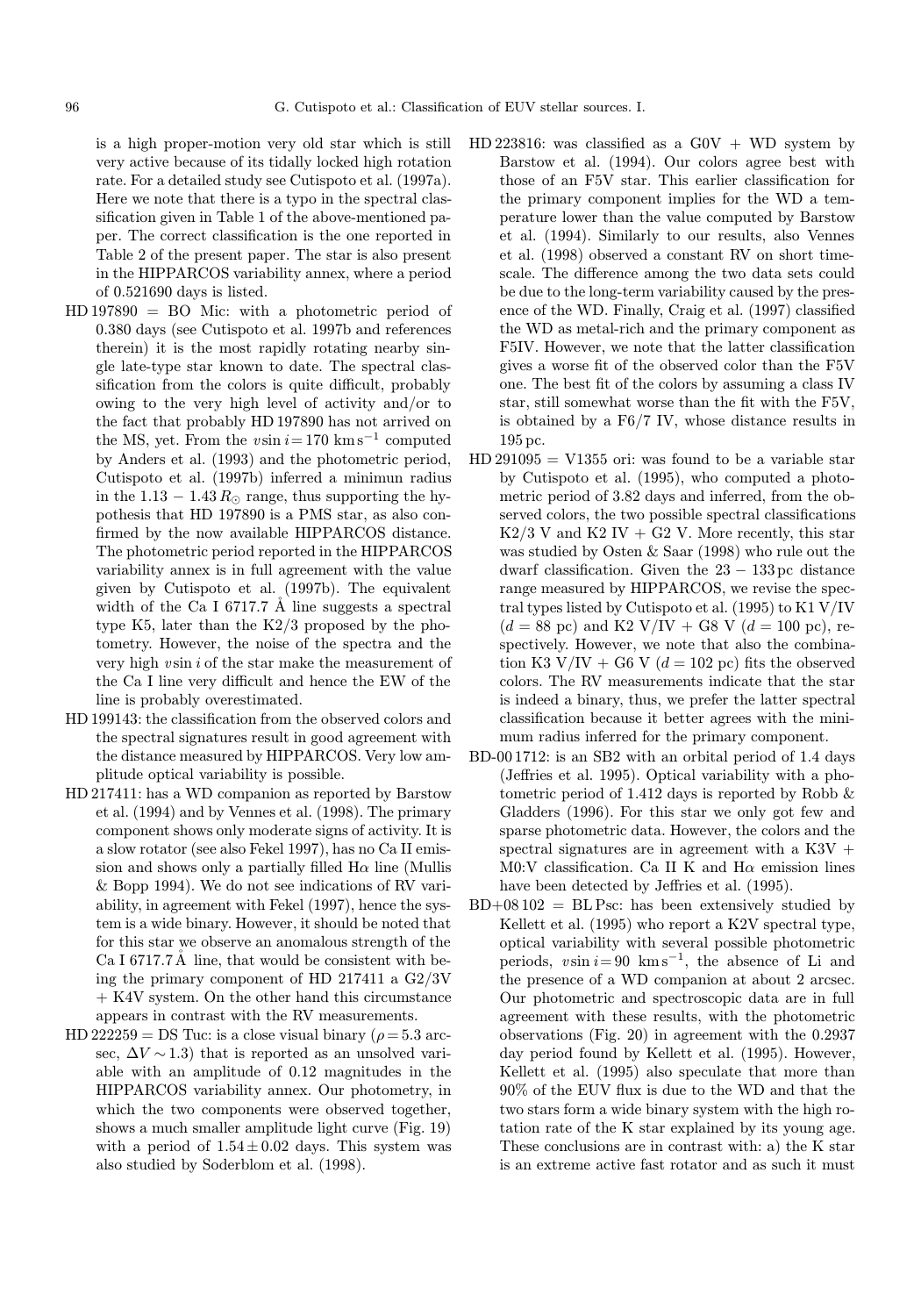| Star name           | HJD      | $\overline{\text{RV}}$ | $\overline{N}$  | SR notes             |
|---------------------|----------|------------------------|-----------------|----------------------|
| HD 2133             | 956.8198 | $-2.9 \pm 0.6$         | 6               | $\mathcal{C}$<br>Li  |
|                     | 957.7336 | $-2.3 \pm 1.5$         | 5               | Ha                   |
| HD 6628             | 740.5366 | $42.1 \pm 1.4$         | $\overline{16}$ | Li<br>SB1            |
|                     | 743.5551 | $46.1 \pm 0.8$         | 14              | Ha                   |
| HD 8357             | 954.8141 | $19.4 \pm 0.8$         | 18              | Li<br>SB1            |
|                     | 957.8206 | $46.2 \pm 1.0$         | 20              | Ha                   |
|                     | 960.7194 | $18.0 \pm 2.5$         | 13              | Ca.                  |
| HD 8358             | 955.7220 | $-11.3 \pm 4.8$        | 3               | SB2<br>Li            |
|                     | 958.8292 | $80.0 \pm 1.0$         | 1               | $_{\rm Ha}$          |
| HD 9770 A           | 738.5344 | $31.3 \pm 0.5$         | 19              | C<br>Li              |
|                     | 738.5498 | $31.5 \pm 0.2$         | 14              | Li                   |
|                     | 738.5913 | $31.5 \pm 0.3$         | 12              | Li                   |
|                     | 739.5564 | $31.6 \pm 0.3$         | 11              | Li                   |
|                     | 741.5558 | $31.2 \pm 0.8$         | 12              | Ha                   |
|                     | 744.5317 | $31.8\pm1.0$           | $\,7$           | Ca                   |
| HD 16699 A 955.7593 |          | $16.4 \pm 0.7$         | 17              | Li C                 |
|                     | 957.7746 | $16.2 \pm 0.9$         | 19              | Ha                   |
|                     | 959.8114 | $15.9\pm1.1$           | 28              | Ca                   |
| SAO 232842          | 955.7849 | $16.1 \pm 0.7$         | $\overline{11}$ | Li C                 |
|                     | 957.7593 | $16.4 \pm 2.6$         | 11              | Ha                   |
|                     | 959.7881 | $15.6 \pm 2.1$         | 7               | Ca                   |
| HD 18131            | 739.5375 | $11.4 \pm 0.8$         | 18              | C<br>Li              |
|                     | 743.5858 | $11.8 \pm 0.7$         | 16              | Ha                   |
|                     | 744.5607 | $10.9 \pm 1.4$         | 12              | Ca                   |
| HD 24916            | 740.5886 | $3.3 \pm 0.6$          | 12              | Li<br>C              |
|                     | 742.5732 | $3.7 \pm 0.5$          | 13              | Ha                   |
| HD 25457            | 738.6101 | $17.9 \pm 2.1$         | 12              | Li<br>C              |
|                     | 740.5589 | $17.8 \pm 1.2$         | 8               | Li                   |
|                     | 742.5525 | $18.4 \pm 1.2$         | $\overline{7}$  | Ha                   |
|                     | 745.5269 | $17.4 \pm 2.0$         | 7               | Ca                   |
| HD 32008            | 740.6181 | $-15.8\pm0.9$          | 24              | Li<br>C              |
|                     | 741.5892 | $-15.3 \pm 0.4$        | 16              | $_{\rm Ha}$          |
| HD 33262            | 738.6163 | $-1.3\pm0.7$           | 11              | Li<br>C              |
|                     | 741.5933 | $-0.9 \pm 0.7$         | 5               | Ha                   |
| HD 36869            | 954.9112 | $24.1 \pm 0.6$         | 8               | Li<br>C              |
|                     | 957.8541 | $23.5\pm0.7$           | 6               | Ha                   |
|                     | 959.9019 | $24.8\pm2.0$           | 6               | Сa                   |
| HD 37572            | 740.6554 | $32.6 \pm 0.7$         | 17              | Li<br>C              |
|                     | 742.6236 | $32.8 \pm 0.8$         | 20              | Ha                   |
|                     | 744.6026 | $31.9 \pm 1.7$         | 22              | Ca                   |
| HD 41824            | 740.6991 | $13.3 \pm 1.0$         | 10              | SB1<br>Li            |
|                     | 742.7423 | $4.2 \pm 1.1$          | 10              | Ha                   |
|                     | 744.6358 | $16.7 \pm 1.8$         | 28              | Ca                   |
| HD 43162            | 740.7189 | $21.8 \pm 0.6$         | 21              | Li C                 |
|                     | 742.7538 | $21.8 \pm 1.2$         | 20              | Ha                   |
|                     | 745.5900 | $21.3\pm0.9$           | 34              | Ca                   |
| HD 43989            | 739.6029 | $21.9 \pm 1.9$         | 3               | $\overline{C}$<br>Li |
|                     | 742.6807 | $25.7 \pm 2.7$         | 4               | Ha                   |
|                     | 745.6142 | $20.5 \pm 5.8$         | 5               | Ca                   |
|                     |          |                        |                 |                      |

**Table 5.** Star name, HJD  $(2449000.0 +)$ , heliocentric RV and error, number of lines used  $(N)$ , spectral region  $(SR)$ , notes Table 5. continued

have a very strong X-ray and EUV emission and b) the K star has a very low, if any, Li abundance and as such cannot be very young. The high rotation rate of the K star, instead, could be explained by tidally effects induced by close binarity. Indeed, there is a clear indication of RV variability in the two spectra we have of the K2V component.

 $BD+0973 = BK Psc: a high proper-motion star. Due to a$ blue excess in the  $U - B$  color, confirmed by us, the presence of a WD companion has been suggested by Weis (1991). Optical variability with a photometric

| Star name           | HJD      | $\overline{\text{RV}}$ | Ν                       | $_{\rm SR}$    | notes          |
|---------------------|----------|------------------------|-------------------------|----------------|----------------|
| HD 45081            | 740.7559 | $16.3 \pm 1.0$         | 8                       | Li             | C              |
|                     | 743.7700 | $16.1 \pm 0.8$         | 9                       | Ha             |                |
| HD 48189            | 738.7497 | $28.5 \pm 2.0$         | 6                       | Li             | С              |
|                     | 741.7140 | $29.4 \pm 1.0$         | 8                       | H <sub>a</sub> |                |
|                     | 745.6368 | $27.4 \pm 1.8$         | 5                       | Ca             |                |
| HD 71285            | 739.8005 | $-20.8 \pm 1.9$        | 6                       | Li             | SB1            |
|                     | 742.7818 | $71.3 \pm 1.7$         | 7                       | Ha             |                |
|                     | 744.7381 | $67.8 \pm 1.2$         | 5                       | Ca             |                |
| HD 78644            | 739.8556 | $9.7 \pm 2.6$          | 3                       | Li             | SB1?           |
|                     | 743.8292 | $48.4 \pm 1.7$         | 5                       | Ha             |                |
|                     | 745.7968 | $-19.3 \pm 1.7$        | 4                       | Ca             |                |
| HD 82159            | 739.7137 | $51.7 \pm 0.9$         | 15                      | Li             | SB1            |
|                     | 742.7242 | $27.5\pm0.7$           | 15                      | Ha             |                |
|                     | 745.7083 | $3.8 \pm 1.1$          | 4                       | $\rm Ca$       |                |
| SAO 98614           | 739.7561 | $27.1 \pm 0.6$         | 21                      | Li             | $\overline{C}$ |
|                     | 741.7519 | $27.0 \pm 1.0$         | 20                      | Ha             |                |
|                     | 745.7381 | $26.3 \pm 1.0$         | 1                       | Ca             |                |
| HD 82558            | 740.8207 | $7.3 \pm 0.9$          | 7                       | Li             | C              |
|                     | 742.8273 | $7.1 \pm 1.7$          | $\overline{7}$          | Ha             |                |
| HD 96064            | 740.8659 | $18.8 \pm 0.8$         | 20                      | Li             | С              |
|                     | 742.8721 | $18.7 \pm 0.6$         | 16                      | Ha             |                |
|                     | 743.8826 | $18.3\pm0.6$           | 16                      | Ha             |                |
|                     | 745.8633 | $17.5\pm0.8$           | 16                      | Ca             |                |
| HD 118100           | 738.8627 | $-22.0 \pm 0.8$        | 12                      | Li             | C              |
|                     | 741.8668 | $22.4 \pm 0.8$         | 13                      | Ha             |                |
| HD 140637           | 956.4957 | $-4.3 \pm 1.1$         | 18                      | Li             | C              |
|                     | 958.5357 | $-5.0 \pm 1.0$         | 12                      | Ha             |                |
|                     | 959.5109 | $-5.8 \pm 1.7$         | 4                       | Ca             |                |
| HD 141943           | 955.5441 | $-0.5 \pm 2.5$         | 6                       | Li             | C              |
|                     | 957.5332 | $-4.0 \pm 2.3$         | 3                       | Ha             |                |
|                     | 959.5037 | $-1.7 \pm 3.1$         | 6                       | $\rm Ca$       |                |
| HD 143937A 954.5567 |          | $-155.2\pm2.0$         | $\overline{2}$          | 1 Li           | SB2            |
|                     | 954.5567 | $52.5 \pm 6.6$         | $\overline{\mathbf{2}}$ | $2$ Li         |                |
|                     | 956.5923 | $-135.4 \pm 1.5$       | $\overline{2}$          | 1 Li           |                |
|                     | 956.5923 | $34.4 \pm 2.2$         | $\overline{2}$          | $2$ Li         |                |
|                     | 960.5382 | $60.6 \pm 7.4$         | $\overline{2}$          | 1 Ca           |                |
|                     | 960.5382 | $-172.3 \pm 15.7$      | $\overline{2}$          | 2 Ca           |                |
| HD 143937B          | 955.6130 | $-55.0 \pm 1.1$        | 8                       | Li             |                |
| HD 156498           | 955.4837 | $20.6 \pm 0.5$         | 19                      | Li             | 7              |
|                     | 958.4783 | $14.4 \pm 0.6$         | 8                       | Ha             |                |
|                     | 958.4783 | $26.0 \pm 0.5$         | 8                       | Ha             |                |
| HD 171488           | 954.4807 | $-22.1 \pm 1.1$        | 4                       | Li             | C              |
|                     | 957.4914 | $-22.7 \pm 2.9$        | 3                       | Ha             |                |
|                     | 959.4700 | $-25.8 \pm 4.8$        | 8                       | Ca             |                |
| HD 195434           | 956.5663 | $-51.6\pm0.5$          | 16                      | Li             | C              |
|                     | 957.5176 | $-51.9\pm0.5$          | 14                      | Ha             |                |
|                     | 960.5993 | $-51.5\pm1.0$          | 20                      | Ca             |                |

period of 2.17 days was reported in the SAAO Annual Report (1993). Our observations (Fig. 21) confirm the optical variability but with a slightly longer period of  $2.24 \pm 0.04$  days. The SB1 nature, already noted by Jeffries et al. (1995), is confirmed by our RV measurements. The best fit of the observed colors and HIPPARCOS distance is obtained by assuming a  $K5/6:V + M4:V + WD$  system.

SAO 91772 = LN Peg: was reported as a SB1 Pop II binary with an orbital period of 1.84422 days by Latham et al. (1988). Optical variability with a period of 1.84 days was discovered by Rodonò et al. (1994). The observations presented in this paper (Fig. 22) are consistent with a shorter  $1.820 \pm 0.015$  day period. Pasquini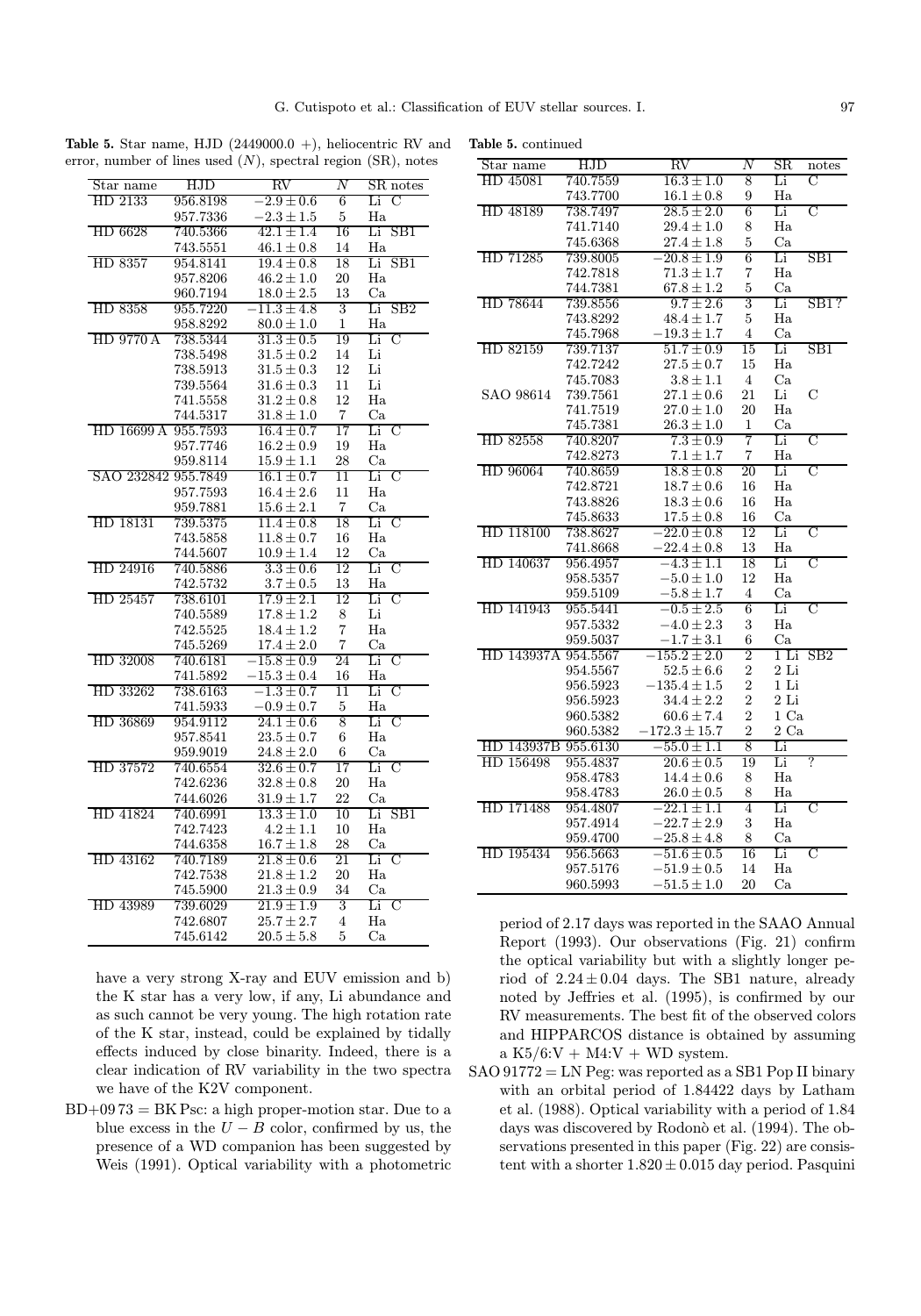| Star name            | HJD             | $\overline{\text{RV}}$ | $\overline{N}$ | $_{\rm SR}$<br>notes |
|----------------------|-----------------|------------------------|----------------|----------------------|
| HD 197890            | 954.5989        | $-11.3 \pm 10.8$       | 3              | C<br>Li              |
|                      | 954.6457        | $-16.7 \pm 11.5$       | $\sqrt{3}$     | Li                   |
|                      | 956.6620        | $-2.1 \pm 26.0$        | 3              | Li                   |
|                      | 959.6440        | $-17.6 \pm 6.2$        | $\overline{2}$ | Ca                   |
| HD 217411            | 954.6910        | $21.7 \pm 0.6$         | 26             | Li<br>С              |
|                      | 958.6669        | $21.4 \pm 0.6$         | 17             | Ha                   |
|                      | 959.7099        | $22.3 \pm 0.9$         | 20             | Ca                   |
| HD222259             | 955.6679        | $8.3 \pm 1.5$          | 10             | Li<br>С              |
|                      | 957.6955        | $7.4 \pm 0.6$          | 8              | Ha                   |
|                      | 959.7603        | $7.3\pm2.5$            | 8              | Ca                   |
| HD 223816            | 956.7708        | $20.3 \pm 2.2$         | $\overline{6}$ | C<br>Li              |
|                      | 958.8069        | $18.8 \pm 3.4$         | $\overline{5}$ | Ha                   |
|                      | 960.7263        | $18.0 \pm 3.0$         | 6              | Ca                   |
| HD 291095            | 738.6510        | $78.9 \pm 10.6$        | 9              | Li<br>SB1            |
|                      | 741.6356        | $27.3 \pm 5.8$         | 4              | Ha                   |
| BD -00 1712 739.6614 |                 | $-80.2 \pm 3.2$        | 5              | 1 Li<br>SB2          |
|                      | 739.6614        | $100.9 \pm 1.0$        | 4              | $2$ Li               |
|                      | 743.6641        | $5.5 \pm 1.1$          | 7              | Ha                   |
|                      | 745.6703        | $-29.7 \pm 1.0$        | 1              | $1\text{ Ca}$        |
|                      | 745.6703        | $45.5 \pm 1.0$         | $\mathbf{1}$   | $2\mathrm{Ca}$       |
| $BD + 0973$          | 956.7180        | $-26.3 \pm 4.0$        | 11             | Li<br>SB1            |
|                      | 958.7741        | $-40.6 \pm 0.8$        | 11             | Ha                   |
| SAO 91772            | 954.7394        | $40.2 \pm 1.5$         | 7              | SB1<br>Li            |
|                      | 958.7425        | $23.1 \pm 4.0$         | 12             | Ha                   |
|                      | 960.6814        | $8.7 \pm 3.5$          | 14             | Ca                   |
| SAO 111210 955.8203  |                 | $10.0 \pm 2.1$         | 7              | Li<br>С              |
|                      | 957.7972        | $11.0 \pm 2.3$         | 6              | Ha                   |
|                      | 959.8499        | $8.1\pm2.8$            | 6              | Ca                   |
| SAO 150508 954.8750  |                 | $26.6 \pm 0.8$         | 7              | Li<br>C              |
|                      | 958.8513        | $25.6 \pm 1.3$         | 5              | Ha                   |
|                      | 960.8478        | $27.2 \pm 2.1$         | 6              | Ca                   |
| SAO 150676           | 958.8798        | $25.8 \pm 1.4$         | 10             | С<br>Li              |
|                      | 956.8597        | $25.9 \pm 1.8$         | 5              | Ha                   |
| SAO 151224           | 738.7098        | $79.3 \pm 5.3$         | 6              | 1 Li<br>SB2          |
|                      | 738.7098        | $-27.3 \pm 1.3$        | $\overline{5}$ | $2$ Li               |
|                      | 743.7180        | $80.8 \pm 9.7$         | 5              | 1 Ha                 |
|                      | 743.7180        | $-29.4 \pm 2.6$        | 9              | $2\ \mathrm{Ha}$     |
|                      | 744.6897        | $96.3 \pm 1.0$         | 1              | $1\text{ Ca}$        |
|                      | 744.6897        | $-34.9 \pm 1.0$        | $\mathbf{1}$   | $2\text{ Ca}$        |
| SAO 196024           | 960.9017        | $22.5 \pm 1.2$         | 17             | C<br>Li              |
|                      | 957.8961        | $21.7 \pm 1.2$         | 11             | Ha                   |
|                      | 956.9021        | $22.2 \pm 2.9$         | 17             | Ca                   |
| SAO                  | 234124 955.8918 | $75.2 \pm 2.5$         | 18             | Li<br>SB1            |
|                      | 958.9080        | $-45.0 \pm 2.9$        | 11             | Ha                   |
| SAO 243278           | 954.5192        | $-101.9 \pm 2.5$       | 3              | 1 Li<br>SB2          |
|                      | 954.5192        | $96.5 \pm 7.4$         | 3              | 2 Li                 |
|                      |                 |                        |                |                      |

& Lindgren (1994) estimated a magnitude difference  $\Delta V \simeq 1.2$  between the two components from the Wilson-Bappu relation. The color observed by us also suggest the presence of a late-type companion. The best spectral classification that agrees with both the observed colors and the HIPPARCOS distance implies class V components, ruling out the subgiant classification reported, among others, by Ottmann et al. (1997). Finally, we note that the magnitude difference between the two components inferred by us is much larger than the value computed by Pasquini & Lindgren (1994). More recentely Fekel et al. (1999) discovered that SAO 91772 is indeed a triple system.

- SAO 111210: a visual binary system ( $\rho = 0.9$  arcsec,  $\Delta V \approx 1.5$ ) whose components were observed together both in photometry and spectroscopy. A low rotation rate is inferred for the secondary star, whose spectral type is computed to fit both the observed colors and the magnitude difference between the two components. We discovered optical variability with a period of  $0.5473 \pm 0.0010$  days (Fig. 23). Another possible photometric period is  $0.844 \pm 0.002$  days.
- SAO 150508: a star for which the HIPPARCOS satellite gives a distance in the  $14 - 88$  pc range. Our inferred spectral classification is consistent with the upper limit. We discovered optical variability with a period of  $1.90 \pm 0.01$  days (Fig. 24).
- SAO 150676: a star for which the two RV measurements we have show no sign of binarity. The colors are consistent with a G2 V classification and optical variability, with a period of  $1.78 \pm 0.01$  days (Fig. 25), has been discovered. Moreover, the very high  $v \sin i$  implies a minimum radius of  $1.0 R_{\odot}$ , so that we suggest that this star could be still in the PMS phase.
- $SAO 151224 = HY CMa:$  an eclipsing binary (Cutispoto et al. 1995) that appears as SB2 in our spectra. The HIPPARCOS distance has a large uncertainty and thus it is difficult to assign a well defined spectral classification. Osten & Saar (1998) inferred  $K3IV + K1IV$ spectral types. The  $v \sin i$  of the secondary component derived by us  $(11 \pm 2 \text{ km s}^{-1})$  is in agreement with the value reported by Osten & Saar (1998). However, we got a rather larger value for the  $v \sin i$  of the primary component and the resulting radii of 3.8  $R_{\odot}$ and 1.6  $R_{\odot}$  for the primary and the secondary components, respectively, seems to us more adequate for class V/IV than for class IV stars. We note that, although they fit the colors equally well, the tentative spectral classifications reported by Cutispoto et al. (1995) do not agree with the inferred radii.
- SAO 196024: we find it to be a variable star with a photometric period of  $1.422 \pm 0.007$  days (Fig. 26). The colors and the spectral signatures indicate a K0V classification. There is another possible photometric period of  $2.47 \pm 0.02$  days. However, such longer period would imply a radius that is too large for a K0 dwarf.
- $SAO 234124 = XZ$  Pic: is an SB1 system, as shown by our RV measurements. This star is reported as an unsolved variable in the HIPPARCOS variability annex. Our photometric observations (Fig. 27) detected variability with a period of  $1.87 \pm 0.02$  days. The inferred spectral classification is the one that best fits the spectral characteristics, the colors and the distance measured by HIPPARCOS.
- SAO 243278: ia a component of a triple visual system. Components  $A+B$  (= HD 143474) are two bright Atype stars separated by 0.191 arcsec, whose distance has been measured by HIPPARCOS. Component C, at about 11 arcsec from HD 143474 is SAO 243278.